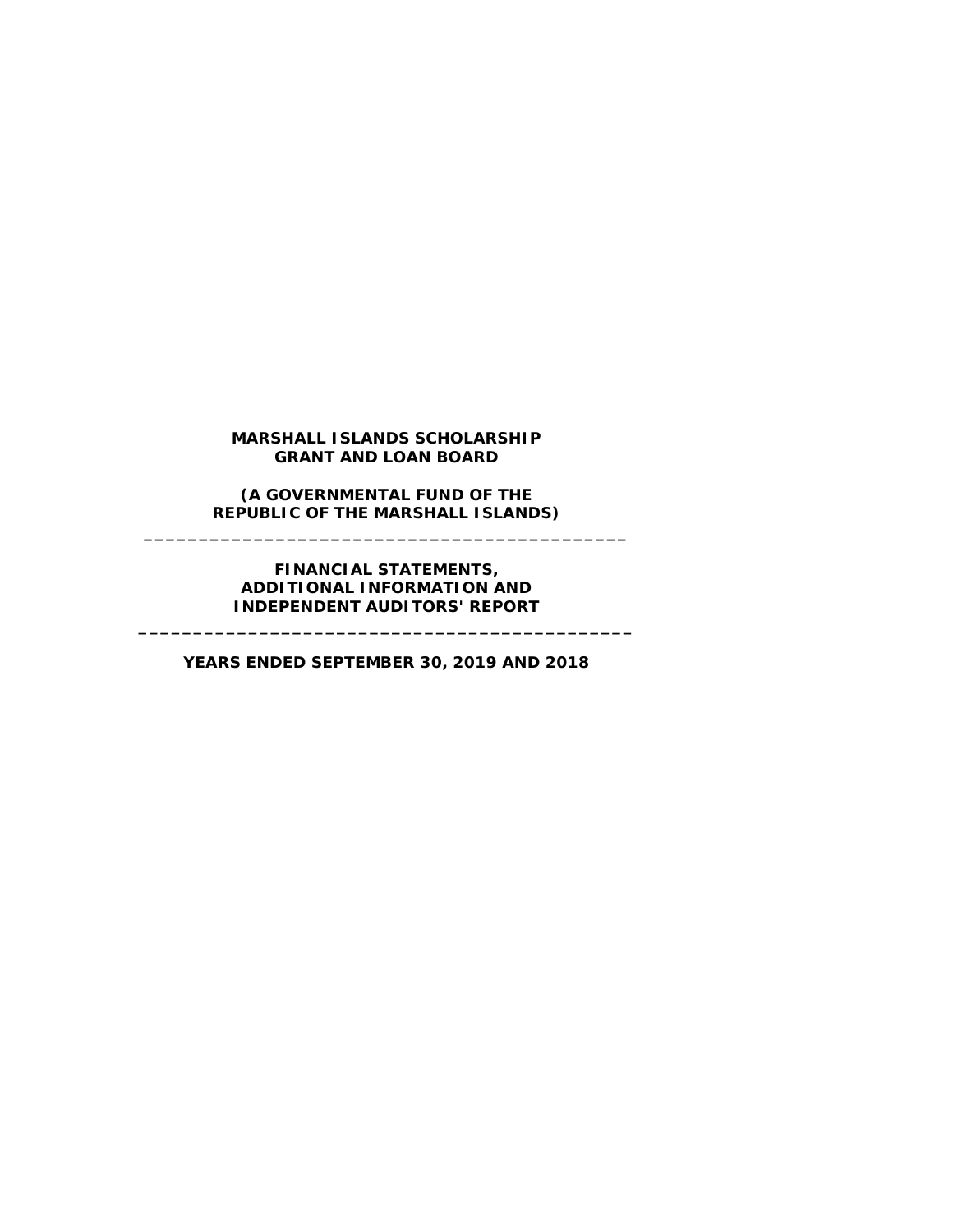Years Ended September 30, 2019 and 2018 Table of Contents

|              |                                                                                                                                                                                                                                    | Page No.    |
|--------------|------------------------------------------------------------------------------------------------------------------------------------------------------------------------------------------------------------------------------------|-------------|
| $\mathbf{L}$ | INDEPENDENT AUDITORS' REPORT                                                                                                                                                                                                       | 1           |
| $\Pi$ .      | <b>FINANCIAL STATEMENTS:</b>                                                                                                                                                                                                       |             |
|              | <b>Balance Sheets</b><br>Statements of Revenues, Expenditures, and Changes in Fund Balance<br>Notes to Financial Statements                                                                                                        | 3<br>4<br>5 |
| HL.          | OTHER SUPPLEMENTAL INFORMATION                                                                                                                                                                                                     |             |
|              | Combining Statement of Revenues, Expenditures, and Changes<br>in Fund Balances                                                                                                                                                     | 10          |
| IV.          | INDEPENDENT AUDITORS' REPORTS ON COMPLIANCE WITH<br>LAWS AND REGULATIONS                                                                                                                                                           |             |
|              | Independent Auditors' Report on Internal Control Over Financial<br>Reporting and on Compliance and Other Matters Based on an<br>Audit of Financial Statements Performed in Accordance with<br><b>Government Auditing Standards</b> | 11          |
|              | Independent Auditors' Report on Compliance For Each Major<br>Federal Program; Report on Internal Control Over Compliance;<br>and Report on Schedule of Expenditures of Federal Awards<br>Required by the Uniform Guidance          | 13          |
|              | Schedule of Expenditures of Federal Awards                                                                                                                                                                                         | 15          |
|              | Notes to Schedule of Expenditures of Federal Awards                                                                                                                                                                                | 16          |
|              | Schedule of Findings and Questioned Costs                                                                                                                                                                                          | 17          |

V. CORRECTIVE ACTION PLAN AND SUMMARY SCHEDULE OF PRIOR AUDIT FINDINGS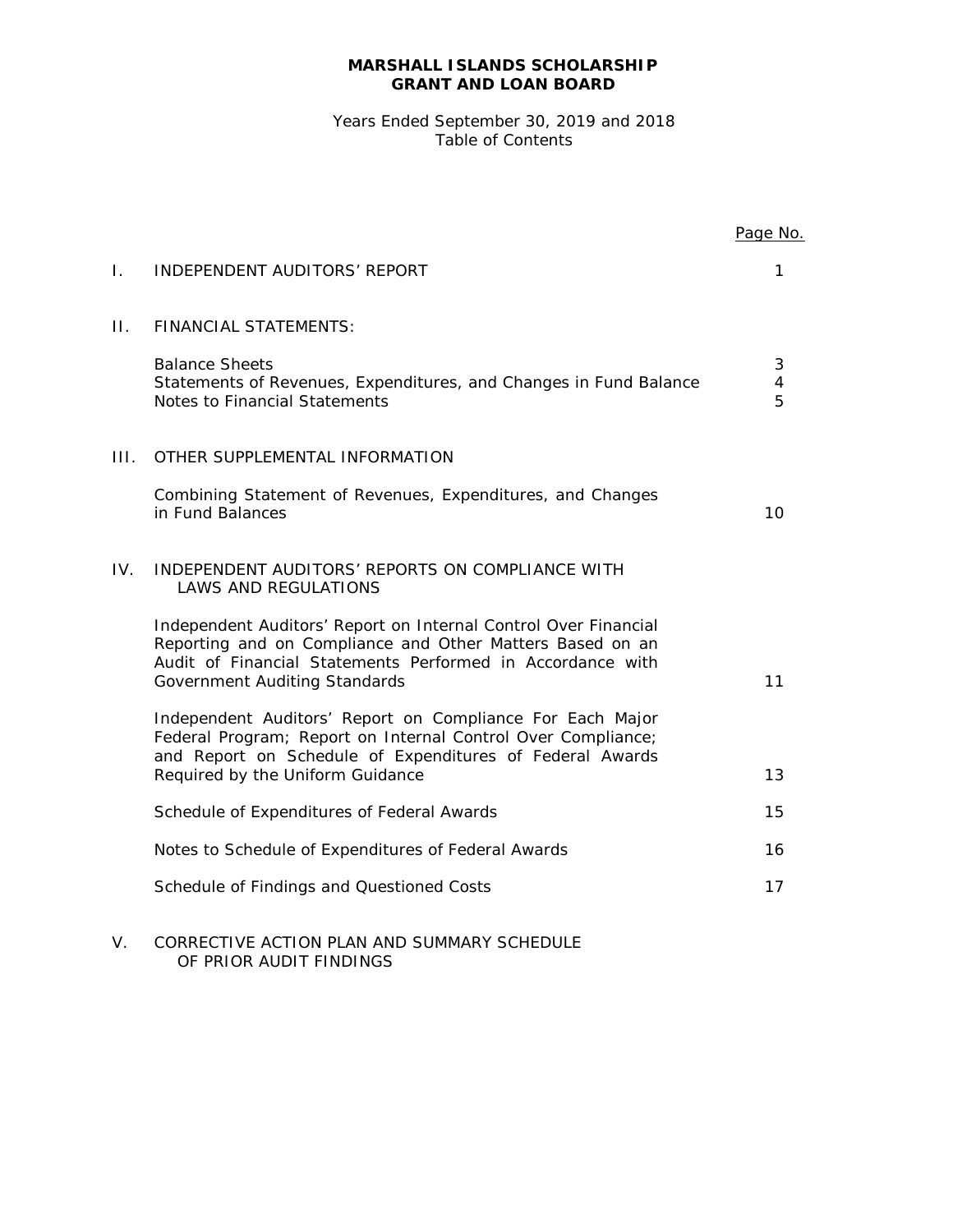# **Deloitte.**

Deloitte & Touche LLP 361 South Marine Corps Drive Tamuning, GU 96913-3973 USA

Tel: +1 (671) 646-3884 Fax: +1 (671) 649-4265

www.deloitte.com

# **INDEPENDENT AUDITORS' REPORT**

Chairman Marshall Islands Scholarship Grant and Loan Board:

#### **Report on the Financial Statements**

We have audited the accompanying financial statements of the Marshall Islands Scholarship Grant and Loan Board (MISGLB), a governmental fund of the Republic of the Marshall Islands, which comprise the balance sheets as of September 30, 2019 and 2018, and the related statements of revenues, expenditures, and changes in fund balance for the years then ended, and the related notes to the financial statements.

#### *Management's Responsibility for the Financial Statements*

Management is responsible for the preparation and fair presentation of these financial statements in accordance with accounting principles generally accepted in the United States of America; this includes the design, implementation, and maintenance of internal control relevant to the preparation and fair presentation of financial statements that are free from material misstatement, whether due to fraud or error.

### *Auditors' Responsibility*

Our responsibility is to express an opinion on these financial statements based on our audits. We conducted our audits in accordance with auditing standards generally accepted in the United States of America and the standards applicable to financial audits contained in *Government Auditing Standards,* issued by the Comptroller General of the United States. Those standards require that we plan and perform the audit to obtain reasonable assurance about whether the financial statements are free from material misstatement.

An audit involves performing procedures to obtain audit evidence about the amounts and disclosures in the financial statements. The procedures selected depend on the auditor's judgment, including the assessment of the risks of material misstatement of the financial statements, whether due to fraud or error. In making those risk assessments, the auditor considers internal control relevant to the entity's preparation and fair presentation of the financial statements in order to design audit procedures that are appropriate in the circumstances, but not for the purpose of expressing an opinion on the effectiveness of the entity's internal control. Accordingly, we express no such opinion. An audit also includes evaluating the appropriateness of accounting policies used and the reasonableness of significant accounting estimates made by management, as well as evaluating the overall presentation of the financial statements.

We believe that the audit evidence we have obtained is sufficient and appropriate to provide a basis for our audit opinion.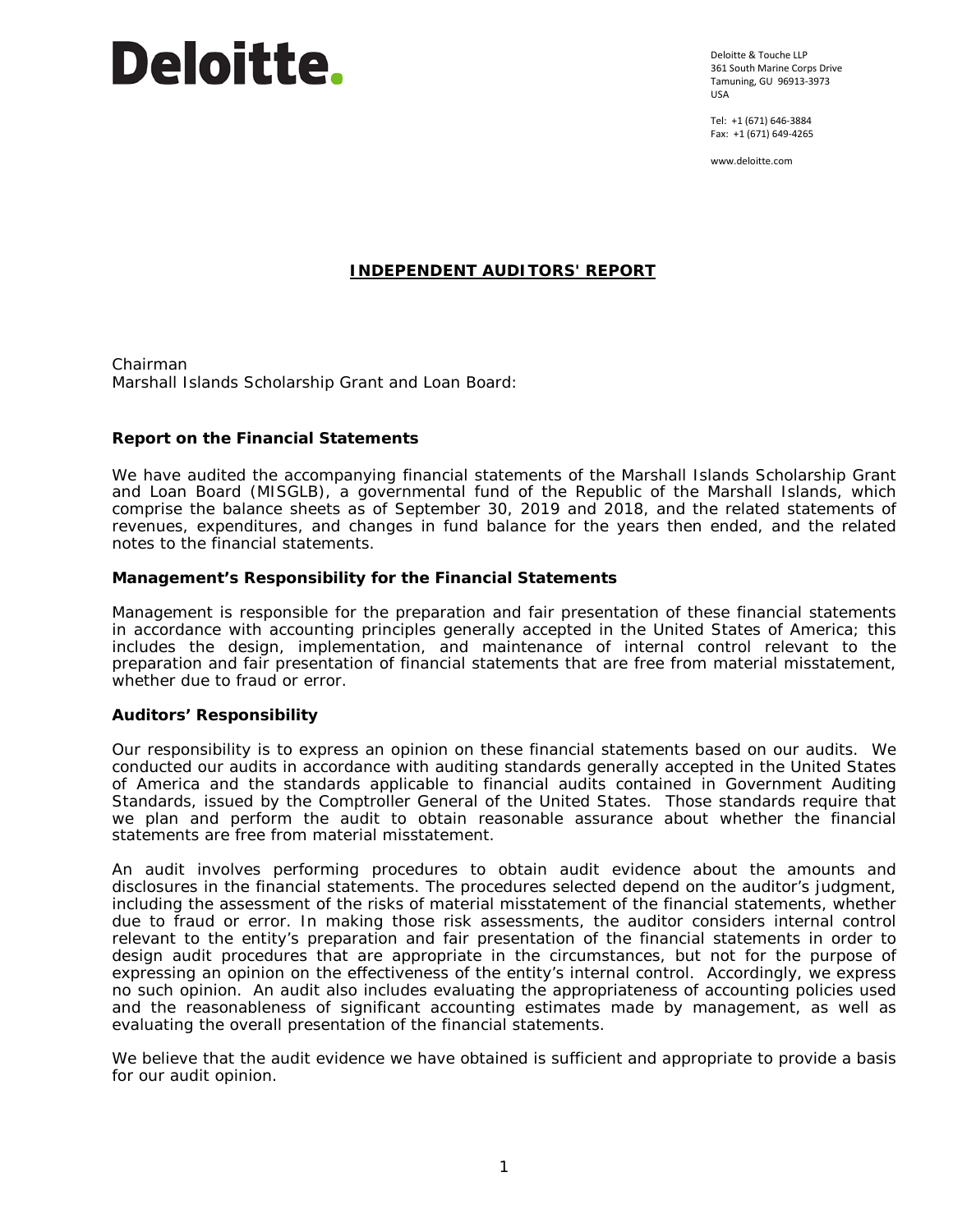# Deloitte.

# *Opinion*

In our opinion, the financial statements referred to above present fairly, in all material respects, the financial position of MISGLB as of September 30, 2019 and 2018, and the results of its operations for the years then ended in accordance with accounting principles generally accepted in the United States of America.

#### *Emphasis of Matter*

#### *Reporting Entity*

As discussed in Note 1 to the financial statements, the financial statements referred to above present only MISGLB and are not intended to present fairly the financial position and results of operations of the Republic of the Marshall Islands in accordance with accounting principles generally accepted in the United States of America. Our opinion is not modified with respect to this matter.

#### *Other Matters*

#### *Required Supplementary Information:*

Management has omitted the Management's Discussion and Analysis that accounting principles generally accepted in the United States of America requires to be presented to supplement the basic financial statements. Such missing information, although not a part of the basic financial statements, is required by the Governmental Accounting Standards Board who considers it to be an essential part of financial reporting for placing the basic financial statements in an appropriate operational, economic, or historical context. Our opinion on the basic financial statements is not affected by this missing information.

#### *Other Information*

Our audits were conducted for the purpose of forming an opinion on the financial statements as a whole. The combining financial statement information on page 10 is presented for purposes of additional analysis and is not a required part of the financial statements. Such information is the responsibility of MISGLB's management and was derived from and relates directly to the underlying accounting and other records used to prepare the financial statements. Such information has been subjected to the auditing procedures applied in the audit of the financial statements and certain additional procedures, including comparing and reconciling such information directly to the underlying accounting and other records used to prepare the financial statements or to the financial statements themselves, and other additional procedures in accordance with auditing standard generally accepted in the United States of America. In our opinion, the combining financial statement information is fairly stated, in all material respects, in relation to the financial statements as a whole.

#### **Other Reporting Required by** *Government Auditing Standards*

In accordance with *Government Auditing Standards*, we have also issued our report dated May 21, 2020, on our consideration of MISGLB's internal control over financial reporting and on our tests of its compliance with certain provisions of laws, regulations, contracts, and grant agreements and other matters. The purpose of that report is solely to describe the scope of our testing of internal control over financial reporting and compliance and the results of that testing, and not to provide an opinion on the effectiveness of MISGLB's internal control over financial reporting or on compliance. That report is an integral part of an audit performed in accordance with *Government Auditing Standards* in considering MISGLB's internal control over financial reporting and compliance.

Wackell

May 21, 2020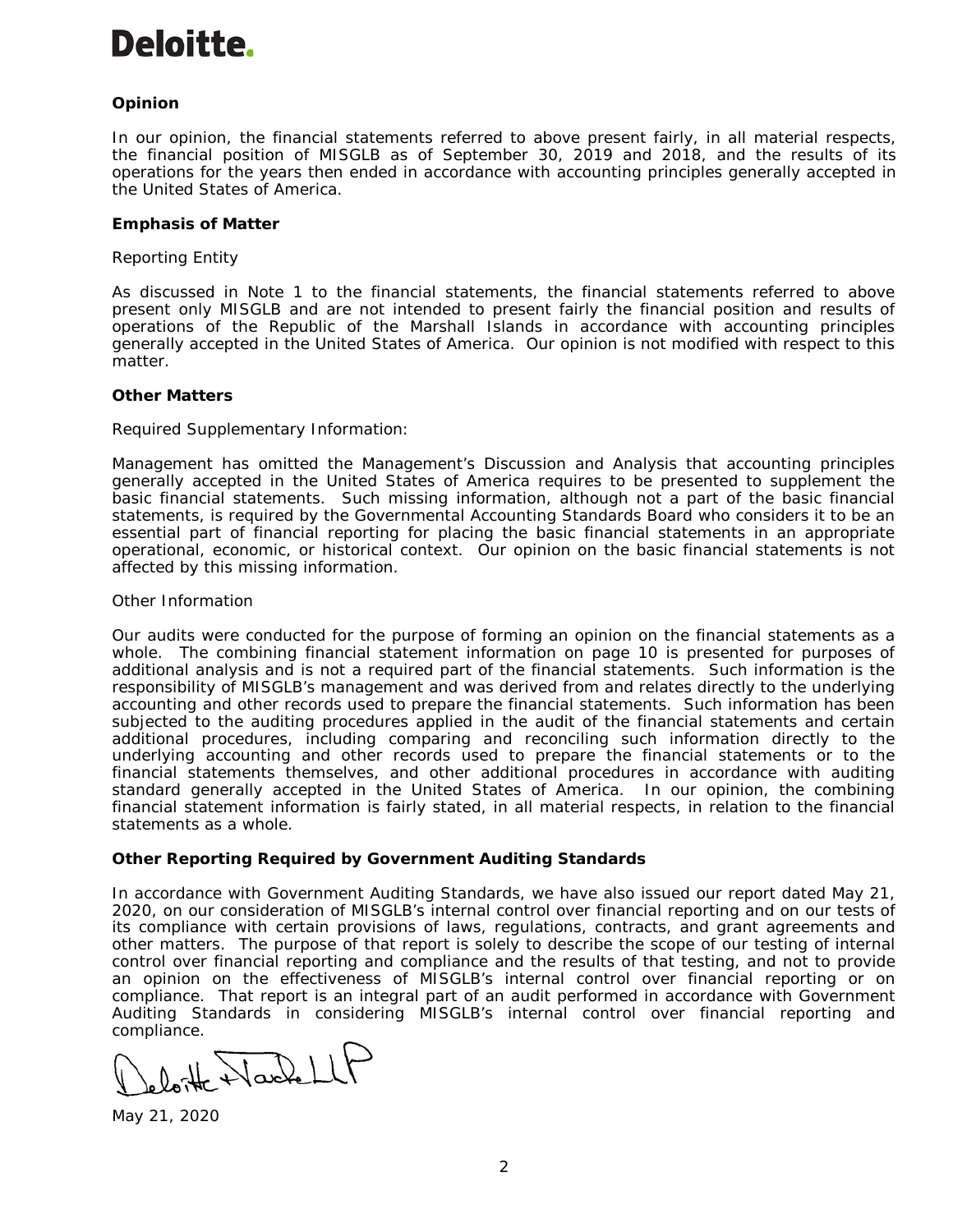# Balance Sheets September 30, 2019 and 2018

|                                                                         | 2019                              | 2018                               |
|-------------------------------------------------------------------------|-----------------------------------|------------------------------------|
| <b>ASSETS</b>                                                           |                                   |                                    |
| Cash<br>Time certificate of deposit<br>Interest receivable              | \$<br>559,073<br>532,628<br>1,755 | \$<br>253,942<br>592,096<br>17,704 |
|                                                                         | \$<br>1,093,456                   | \$<br>863,742                      |
| <b>LIABILITIES AND FUND BALANCE</b><br>Liabilities:<br>Accounts payable | \$<br>$3,636$ \$                  | 1,216                              |
| Contingency and commitment                                              |                                   |                                    |
| Fund balance:<br>Restricted:                                            |                                   |                                    |
| Scholarships-Compact                                                    | 436,672                           | 399,326                            |
| Scholarships-Byrd Grant                                                 | 1,500                             | 1,500                              |
| Scholarships-Nitijela                                                   | 651,648                           | 461,700                            |
| Total fund balance                                                      | 1,089,820                         | 862,526                            |
|                                                                         | 1,093,456                         | \$<br>863,742                      |

See accompanying notes to financial statements.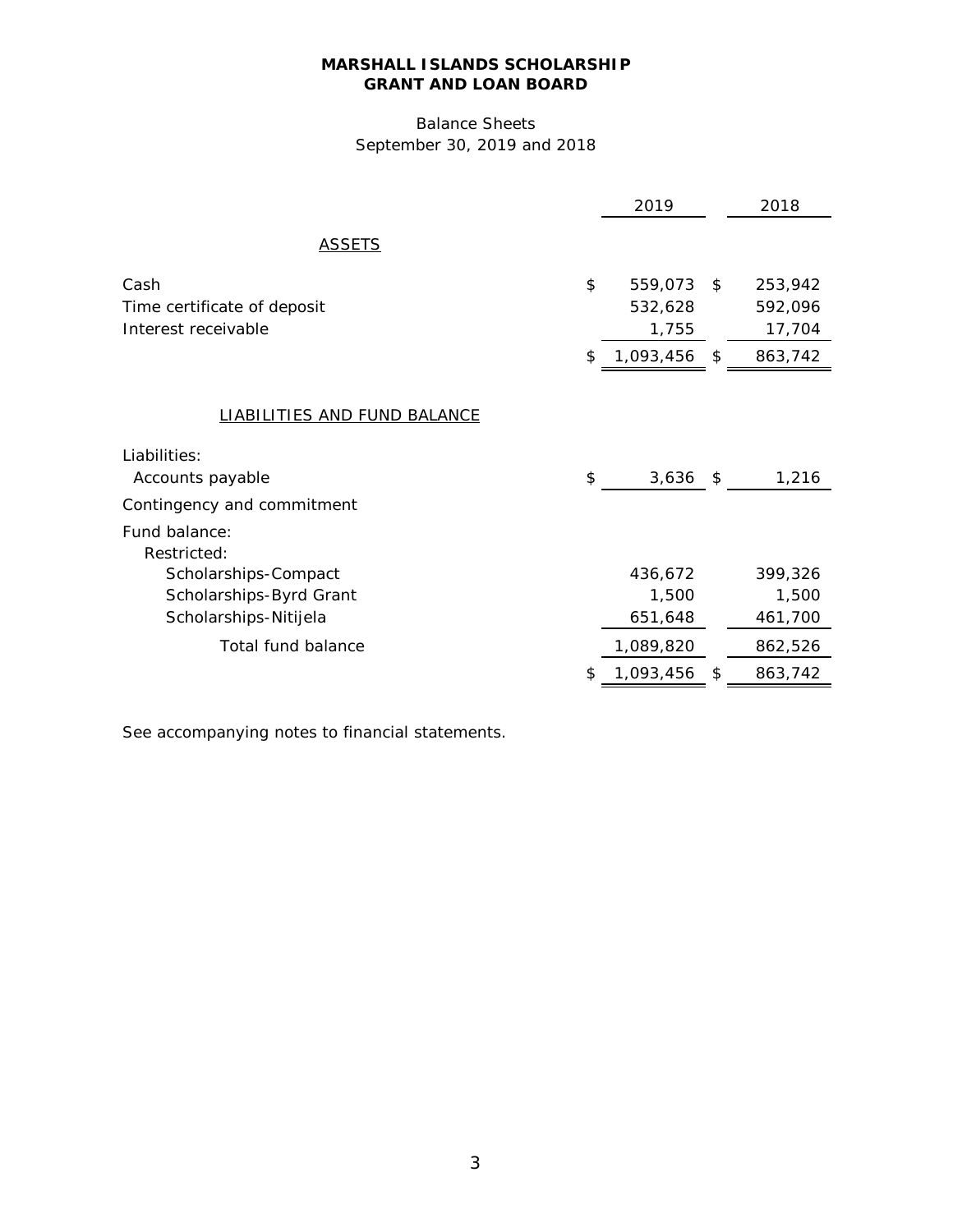# Statements of Revenues, Expenditures, and Changes in Fund Balance Years Ended September 30, 2019 and 2018

|                                           | 2019            | 2018          |
|-------------------------------------------|-----------------|---------------|
| Revenues:                                 |                 |               |
| Nitijela appropriation                    | \$<br>1,496,359 | \$<br>732,305 |
| <b>Compact of Free Association</b>        | 792,202         | 792,202       |
| Interest                                  | 21,283          | 24,576        |
| Total revenues                            | 2,309,844       | 1,549,083     |
| Expenditures:                             |                 |               |
| Scholarship assistance                    | 1,831,495       | 1,453,574     |
| Salaries and wages                        | 115,877         | 92,965        |
| Training and travel                       | 34,837          | 28,763        |
| Communications                            | 28,902          | 29,638        |
| Sitting fees                              | 24,825          | 22,800        |
| Office rental                             | 15,840          | 15,840        |
| Office supplies                           | 11,128          | 2,546         |
| Capital outlays                           | 6,590           | 21,119        |
| Printing and reproduction                 | 3,743           | 4,895         |
| Meetings                                  | 2,281           | 5,298         |
| <b>POL</b>                                | 2,150           | 1,598         |
| Miscellaneous                             | 4,882           | 1,619         |
| Total expenditures                        | 2,082,550       | 1,680,655     |
| Net change in fund balance                | 227,294         | (131, 572)    |
| Fund balance at the beginning of the year | 862,526         | 994,098       |
| Fund balance at the end of the year       | 1,089,820       | \$<br>862,526 |

See accompanying notes to financial statements.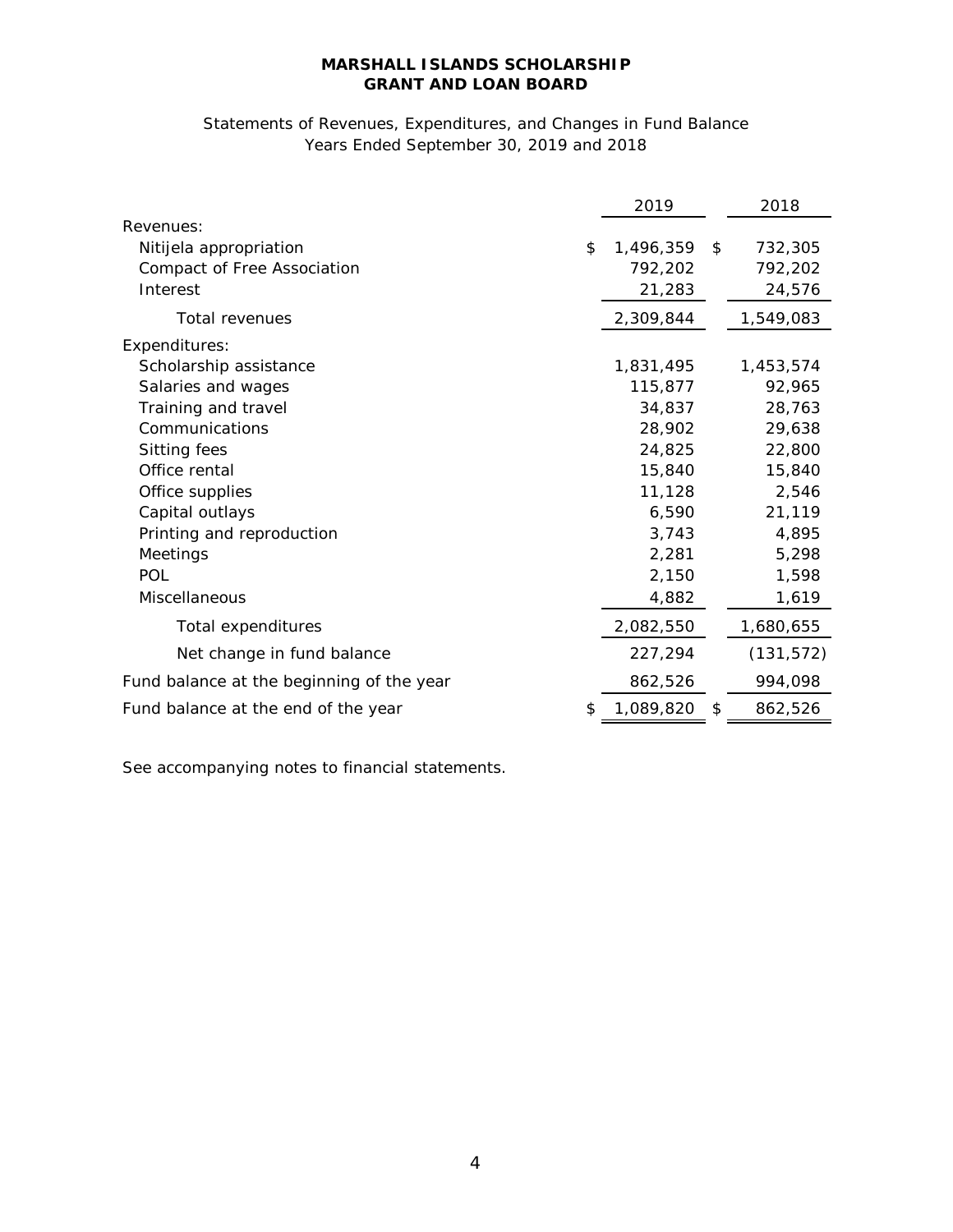Notes to Financial Statements September 30, 2019 and 2018

#### (1) Organization

The Marshall Islands Scholarship Grant and Loan Board (MISGLB), a governmental fund of the Republic of the Marshall Islands (RepMar), was established pursuant to the Scholarship Assistance Act of 1997 (the Act), as amended. MISGLB was established to develop and administer a financial assistance program for those qualified applicants who cannot pursue educational and training opportunities because of financial inability. In accordance with the Act, RepMar established the Scholarship Fund Account, a governmental fund accounted for within RepMar's Treasury. This Fund accounts for funds appropriated by the Nitijela (the RepMar Legislature) for scholarship assistance, including funding under the Compact of Free Association, as Amended (the Compact).

The accompanying financial statements relate solely to those accounting records maintained by MISGLB, and do not incorporate any accounts related to RepMar's Scholarship Fund Account or any other departments or agencies of RepMar that may be accounted for by RepMar's Treasury. MISGLB is considered to be a blended component unit (a governmental fund) of RepMar and is governed by a nine-member Board appointed by the Cabinet of RepMar.

#### (2) Summary of Significant Accounting Policies

The accompanying financial statements have been prepared in conformity with accounting principles generally accepted in the United States of America (GAAP) as applied to governmental units. The Governmental Accounting Standards Board (GASB) is the accepted standard-setting body for establishing governmental accounting and financial reporting principles. The more significant of MISGLB's accounting policies are described below.

#### Measurement Focus and Basis of Accounting

MISGLB reports its financial position and the results of its operations in one special revenue fund. A fund is a separate accounting entity with a self-balancing set of accounts. They are concerned only with the measurement of financial position and are not involved with measurement of results of operations. Fund accounting is designed to demonstrate legal compliance and to aid financial management by segregating transactions related to certain MISGLB functions or activities.

Governmental funds are used to account for all or most of a government's general activities, including the collection and disbursement of earmarked monies (special revenue funds).

MISGLB's special revenue fund consists of the following:

- i. Compact Scholarship Fund This fund was established to account for monies received by MISGLB that were appropriated by RepMar under the Compact.
- ii. Byrd Grant Scholarship Fund This fund was established to account for monies received by MISGLB under the Robert C. Byrd Honors Scholarship Program sector grant.
- iii. Nitijela Fund This fund was established to account for monies received by MISGLB that were appropriated by the Nitijela as well as other grants, gifts and donations received for scholarship assistance.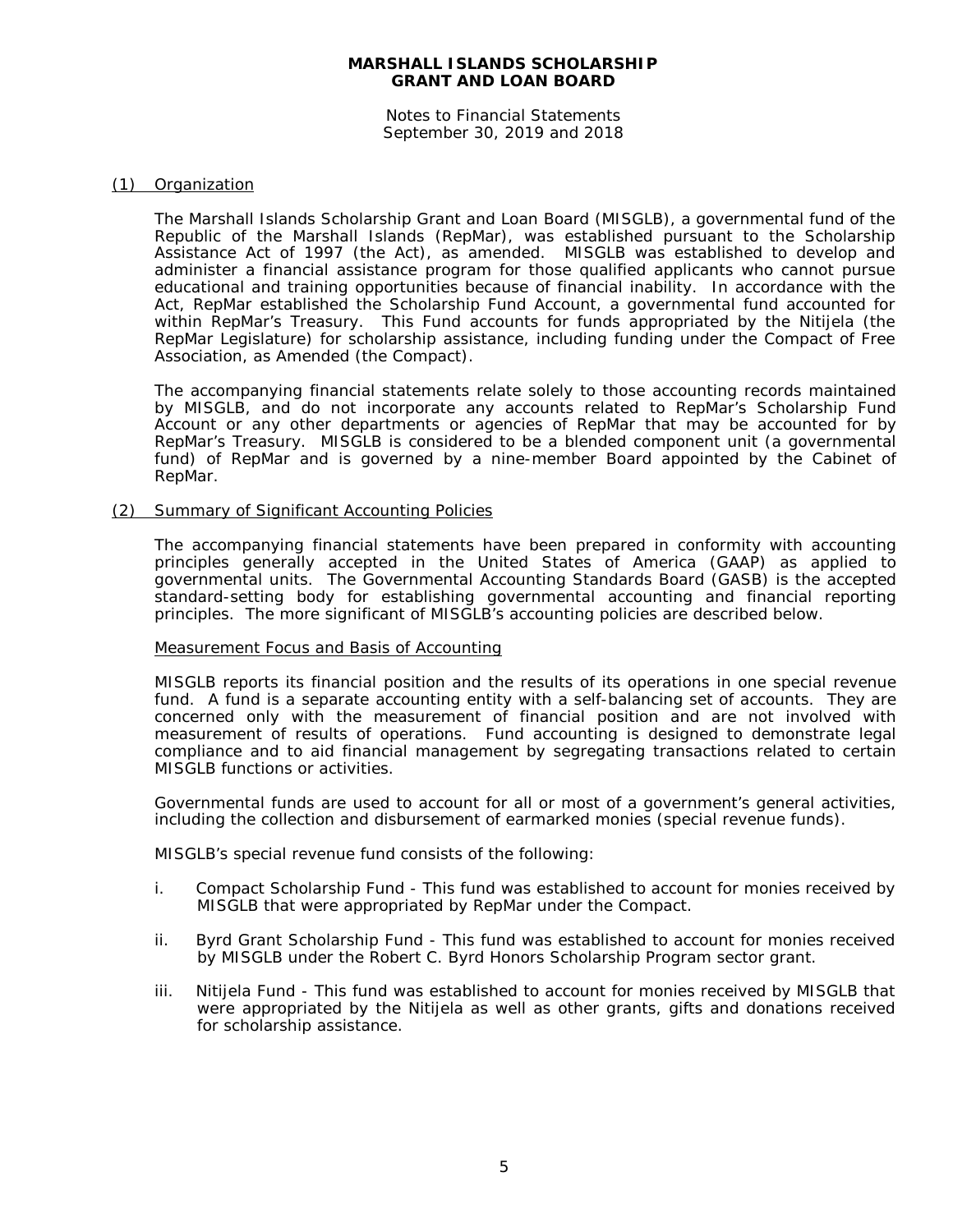Notes to Financial Statements September 30, 2019 and 2018

#### (2) Summary of Significant Accounting Policies, Continued

#### Basis of Presentation

The accounting and financial reporting treatment applied to a fund is determined by its measurement focus. All governmental funds are accounted for using a current financial resources measurement focus. With this measurement focus, only current assets and current liabilities generally are included on the balance sheet. Operating statements of these funds present increases (i.e., revenues and other financing sources) and decreases (i.e., expenditures and other financing uses) in fund balance.

The modified accrual basis of accounting is used by all governmental fund types. Under the modified accrual basis of accounting, revenues are recognized when susceptible to accrual (i.e., when they become both measurable and available). "Measurable" means the amount of the transaction can be determined and "available" means collectible within the current period or soon enough thereafter to be used to pay liabilities of the current period. Significant revenues susceptible to accrual include federal grants and Nitijela appropriations. Miscellaneous revenues from gifts and donations are recognized when received in cash because they are generally not measurable until actually received. Expenditures are recorded when the related fund liability is incurred.

#### Budgetary Information

An annual appropriated budget has not been formally adopted on a legal basis or a basis consistent with GAAP. Accordingly, a budget to actual presentation is not required or presented.

#### Cash and Time Certificate of Deposit

The deposit and investment policies of MISGLB are governed by 3 MIRC 7, *Investments of Public Funds*, and 11 MIRC 1, *Financial Management*. Custodial credit risk is the risk that in the event of a bank failure, MISGLB's deposits may not be returned to it. Such deposits are not covered by depository insurance and are either uncollateralized or collateralized with securities held by the pledging financial institution or held by the pledging financial institution but not in the depositor-government's name. MISGLB does not have a deposit policy for custodial credit risk.

For the purpose of the balance sheets, cash is defined as cash in demand accounts. Deposits maintained in time certificates of deposit with an original maturity date greater than ninety days are separately classified. As of September 30, 2019 and 2018, the carrying amounts of MISGLB's total cash and time certificate of deposit were \$1,091,701 and \$846,038, respectively, and the corresponding bank balances were \$1,150,353 and \$953,139, respectively. Of the bank balances, \$619,408 and \$361,044, respectively, were maintained in financial institutions subject to Federal Deposit Insurance Corporation (FDIC) insurance with the remaining amounts of \$530,945 and \$592,095, respectively, being maintained in a financial institution not subject to depository insurance. As of September 30, 2019 and 2018, bank deposits in the amount of \$500,000 and \$302,724, respectively, were FDIC insured. MISGLB does not require collateralization of its cash deposits; therefore, deposits levels in excess of FDIC insurance coverage are uncollateralized. Accordingly, these deposits are exposed to custodial credit risk.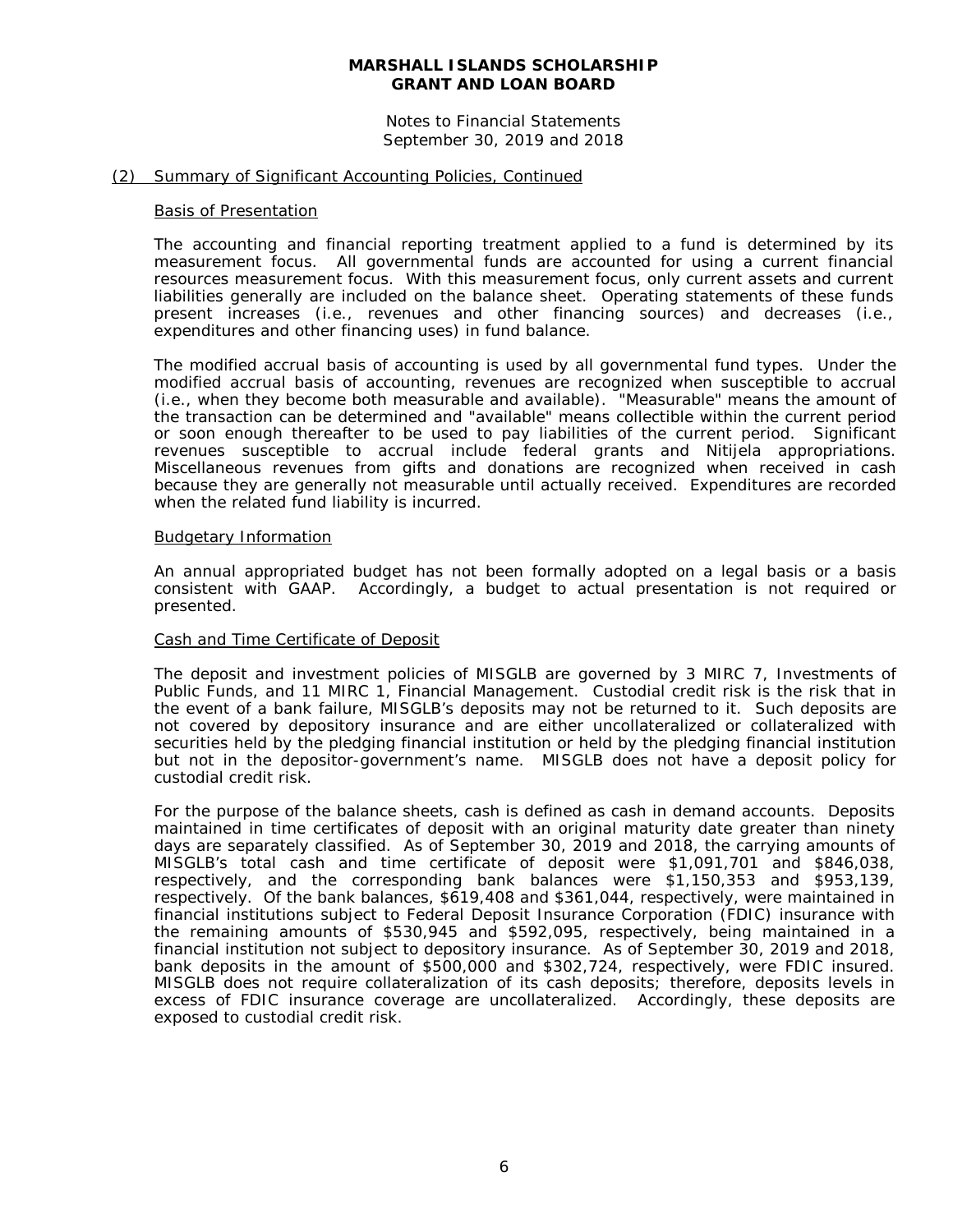Notes to Financial Statements September 30, 2019 and 2018

#### (2) Summary of Significant Accounting Policies, Continued

#### Receivables

MISGLB lends money to students, who are citizens of the Republic of the Marshall Islands, based on meeting certain criteria. These loans are interest free, uncollateralized and have no set repayment terms. These loans may be converted to grants at a later date if the recipients meet a further set of criteria. Loans receivable are stated net of an estimated allowance for uncollectible accounts.

The allowance for uncollectible accounts is established through direct scholarship assistance charged to expenditures. Loans receivable are charged against the allowance for uncollectible accounts when management has determined that the scholarship recipients have met the criteria for conversion to grants.

#### Fund Balance

Fund balance classifications are based on the extent to which MISGLB is bound to honor constraints on the specific purposes for which amounts in those funds can be spent. Restricted fund balance includes amounts that are constrained for specific purposes which are externally imposed by providers, such as creditors or amounts constrained due to constitutional provisions or enabling legislation. A formal minimum fund balance policy has not been adopted.

#### Taxes

The Government of RepMar imposes a gross receipts tax of 3% on revenues. MISGLB is specifically exempt from this tax.

#### **Estimates**

The preparation of financial statements in conformity with GAAP requires management to make estimates and assumptions that affect the reported amounts of assets and liabilities and disclosure of contingent assets and liabilities at the date of the financial statements and the reported amounts of revenues and expenditures during the reporting period. Actual results could differ from those estimates.

#### New Accounting Standards

During the year ended September 30, 2019, MISGLB implemented the following pronouncements:

- GASB Statement No. 83, *Certain Asset Retirement Obligations*, which addresses accounting and financial reporting for certain asset retirement obligations (AROs) associated with the retirement of a tangible capital asset.
- GASB Statement No. 88, *Certain Disclosures Related to Debt, including Direct Borrowings and Direct Placements*, which improves the information that is disclosed in notes to government financial statements related to debt, including direct borrowings and direct placements.

The implementation of these statements did not have a material effect on the accompanying financial statements.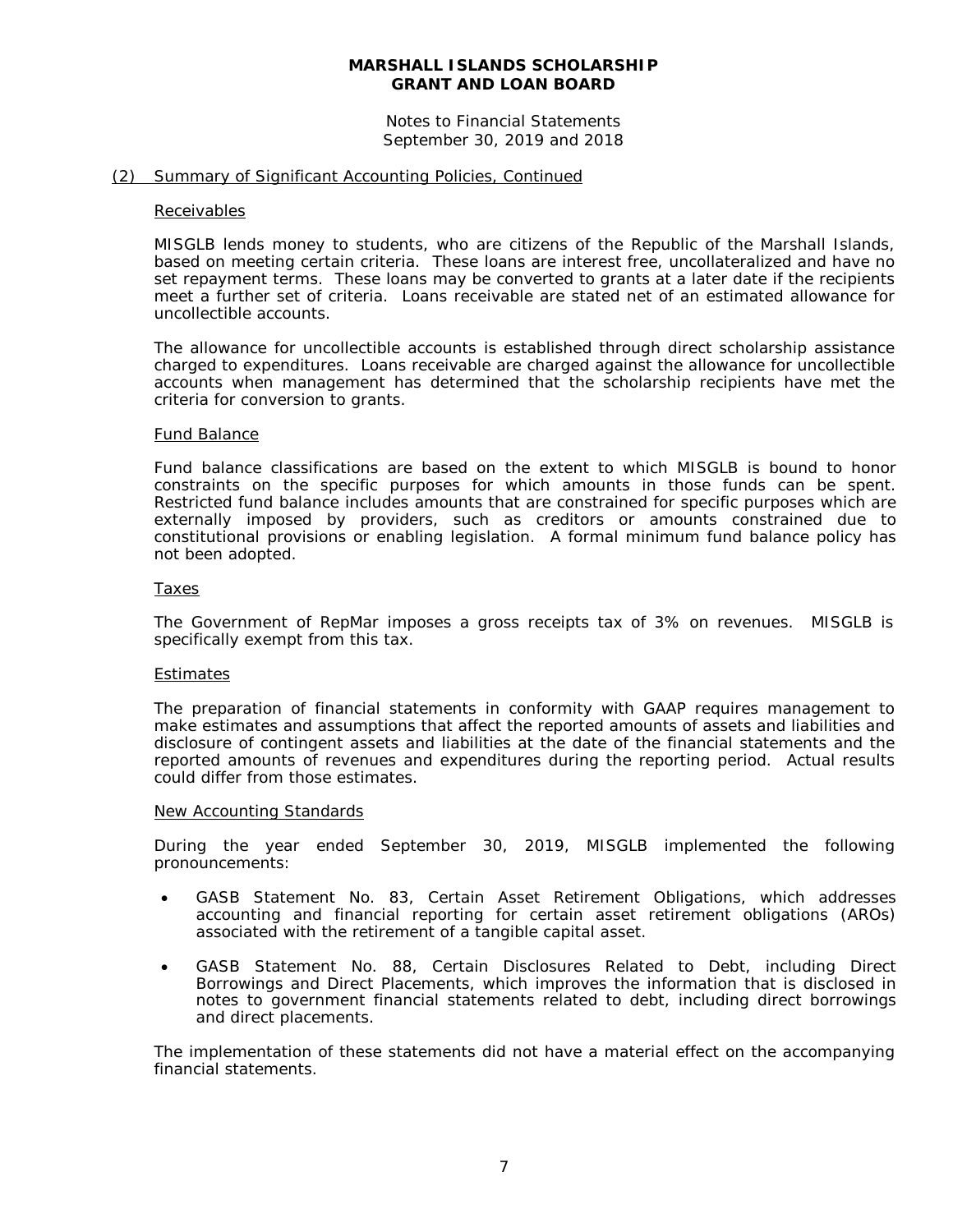Notes to Financial Statements September 30, 2019 and 2018

#### (2) Summary of Significant Accounting Policies, Continued

#### New Accounting Standards, Continued

In January 2017, GASB issued Statement No. 84, *Fiduciary Activities*, which establishes criteria for identifying fiduciary activities of all state and local governments. The provisions in Statement No. 84 are effective for fiscal years beginning after December 15, 2018. Management does not believe that the implementation of this statement will have a material effect on the financial statements.

In June 2017, GASB issued Statement No. 87, *Leases*, which establishes a single model for lease accounting based on the foundational principle that leases are financings of the right to use an underlying asset. The provisions in Statement No. 87 are effective for fiscal years beginning after December 15, 2019. Management has yet to determine whether the implementation of this statement will have a material effect on the financial statements.

In June 2018, GASB issued Statement No. 89, *Accounting for Interest Cost Incurred before the End of a Construction Period*, which requires that interest cost incurred before the end of a construction period be recognized as an expense in the period in which the cost is incurred for financial statements prepared using the economic resources measurement focus. The provisions in Statement No. 89 are effective for fiscal years beginning after December 15, 2019. Management does not believe that the implementation of this statement will have a material effect on the financial statements.

In August 2018, GASB issued Statement No. 90, *Majority Equity Interests - an Amendment of GASB Statements No. 14 and No. 61,* which improves the consistency and comparability of reporting a government's majority equity interest in a legally separate organization and the relevance of financial statement information for certain component units. The provisions in Statement No. 90 are effective for fiscal years beginning after December 15, 2018. Management does not believe that the implementation of this statement will have a material effect on the financial statements.

In May 2019, GASB issued Statement No. 91, *Conduit Debt Obligations*, which clarifies the existing definition of a conduit debt obligation; establishing that a conduit debt obligation is not a liability of the issuer; establishing standards for accounting and financial reporting of additional commitments and voluntary commitments extended by issuers and arrangements associated with conduit debt obligations; and improving required note disclosures. The provisions in Statement No. 91 are effective for fiscal years beginning after December 15, 2020. Management does not believe that the implementation of this statement will have a material effect on the financial statements.

#### (3) Risk Management

MISGLB is exposed to various risks of loss related to torts; theft of, damage to, and destruction of assets; errors and omissions; injuries to employees; and natural disasters. MISGLB has elected to purchase commercial insurance from independent third parties for the risks of loss to which it is exposed with respect to the use of motor vehicles. For other risks of loss to which it is exposed, MISGLB has elected not to purchase commercial insurance. Instead, MISGLB believes it is more economical to manage its risks internally. Claims expenditures and liabilities are reported when it is probable that a loss has occurred and the amount of that loss can be reasonably estimated. These losses include an estimate of claims that have been incurred but not reported. No material losses have resulted from MISGLB's risk management activities for the past three years.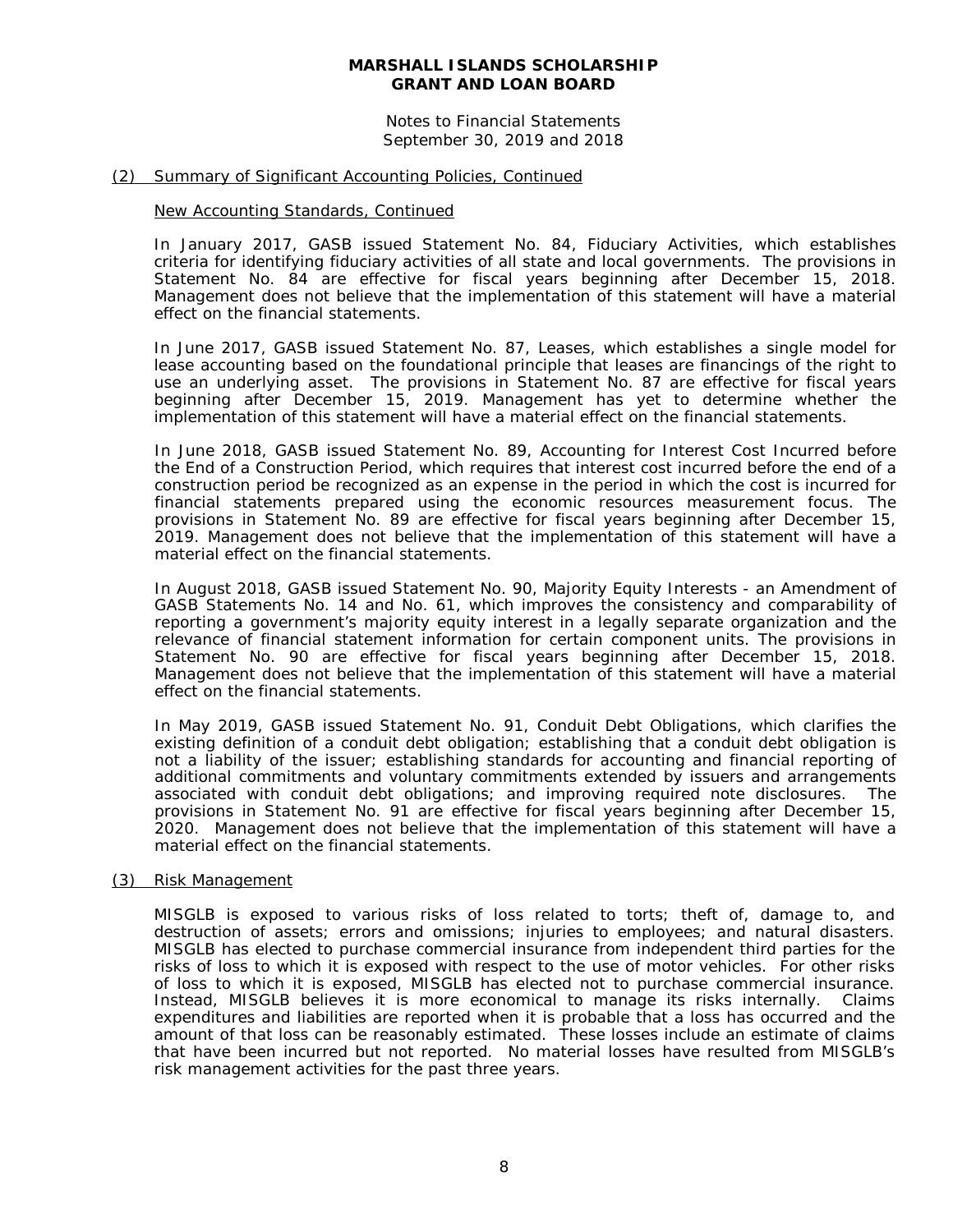Notes to Financial Statements September 30, 2019 and 2018

#### (4) Receivables

Receivables as of September 30, 2019 and 2018, including the applicable allowance for uncollectible accounts, are as follows:

|                                                               | 2019                         | 2018                         |
|---------------------------------------------------------------|------------------------------|------------------------------|
| Loans receivable<br>Less allowance for uncollectible accounts | \$17,967,812<br>(17.967.812) | \$19,130,489<br>(19.130.489) |
|                                                               |                              |                              |

During the years ended September 30, 2019 and 2018, MISGLB converted \$113,563 and \$307,153, respectively, in loans receivable to grants as the recipients met the criteria for conversion. Furthermore, MISGLB wrote off \$2,880,609 in loans receivable during the year ended September 30, 2019 for loans considered no longer collectible due to statute of limitations. The effect of loan conversions and write-offs have been reflected in loans receivable balances as of September 30, 2019 and 2018.

#### (5) Related Party Transactions

MISGLB is a governmental fund of RepMar and is therefore affiliated with all RepMar-owned and affiliated entities, including all governmental funds of RepMar and the Marshall Islands Development Bank (MIDB). During the years ended September 30, 2019 and 2018, MISGLB recognized certain on-behalf payments as contributions from RepMar, totaling \$115,877 and \$92,965, respectively, representing certain payroll and related expenditures that RepMar paid directly on behalf of MISGLB.

During the years ended September 30, 2019 and 2018, the operations of MISGLB were funded by appropriations from RepMar, totaling \$2,172,684 and \$1,431,542, respectively.

MISGLB entered into an office lease with MIDB for a term of five years commencing February 25, 2010. In 2017, MISGLB renewed the lease for an additional five years with annual rent of \$15,840, payable in quarterly installments of \$3,960.

(6) Contingency

MISGLB receives a substantial amount of its revenue from annual RepMar appropriations. If a significant reduction in the level of budgetary support from RepMar were to occur, MISGLB's scholarship programs and activities may be impacted. For the year ending September 30, 2020, RepMar appropriated funding to MISGLB in the amount of \$1,563,047 for the purpose of funding scholarship activities.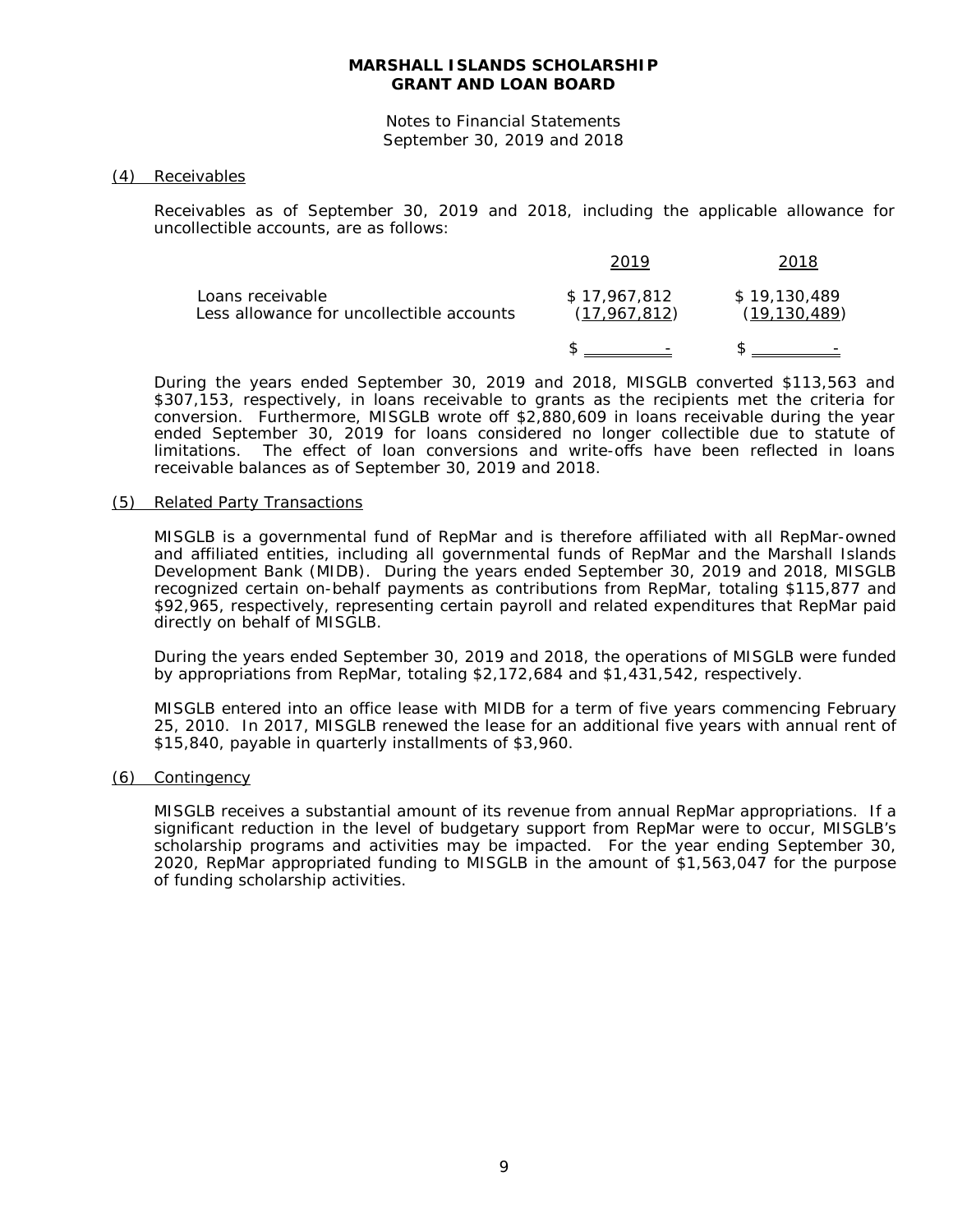# **GRANT AND LOAN BOARD MARSHALL ISLANDS SCHOLARSHIP**

# Combining Statement of Revenues, Expenditures, Year Ended September 30, 2019 and Changes in Fund Balances

|                                    | Compact<br>Scholarship<br>Fund | <b>Other Grant</b><br>Scholarship<br>Fund |     | Nitijela<br>Fund | Total     |
|------------------------------------|--------------------------------|-------------------------------------------|-----|------------------|-----------|
| Revenues:                          |                                |                                           |     |                  |           |
| Nitijela appropriation             | \$<br>\$                       |                                           | \$. | 1,496,359<br>\$  | 1,496,359 |
| <b>Compact of Free Association</b> | 792,202                        |                                           |     |                  | 792,202   |
| Interest                           | 21,283                         |                                           |     |                  | 21,283    |
| Total revenues                     | 813,485                        |                                           |     | 1,496,359        | 2,309,844 |
| Expenditures:                      |                                |                                           |     |                  |           |
| Scholarship assistance             | 776,139                        |                                           |     | 1,055,356        | 1,831,495 |
| Salaries and wages                 |                                |                                           |     | 115,877          | 115,877   |
| Training and travel                |                                |                                           |     | 34,837           | 34,837    |
| Communications                     |                                |                                           |     | 28,902           | 28,902    |
| Sitting fees                       |                                |                                           |     | 24,825           | 24,825    |
| Office rental                      |                                |                                           |     | 15,840           | 15,840    |
| Office supplies                    |                                |                                           |     | 11,128           | 11,128    |
| Capital outlays                    |                                |                                           |     | 6,590            | 6,590     |
| Printing and reproduction          |                                |                                           |     | 3,743            | 3,743     |
| Meetings                           |                                |                                           |     | 2,281            | 2,281     |
| <b>POL</b>                         |                                |                                           |     | 2,150            | 2,150     |
| Miscellaneous                      |                                |                                           |     | 4,882            | 4,882     |
| Total expenditures                 | 776,139                        |                                           |     | 1,306,411        | 2,082,550 |
| Net change in fund balances        | 37,346                         |                                           |     | 189,948          | 227,294   |
| Fund balances at the beginning     |                                |                                           |     |                  |           |
| of the year                        | 399,326                        | 1,500                                     |     | 461,700          | 862,526   |
| Fund balances at the end           |                                |                                           |     |                  |           |
| of the year                        | \$<br>436,672 \$               | $1,500$ \$                                |     | 651,648 \$       | 1,089,820 |

See accompanying independent auditors' report.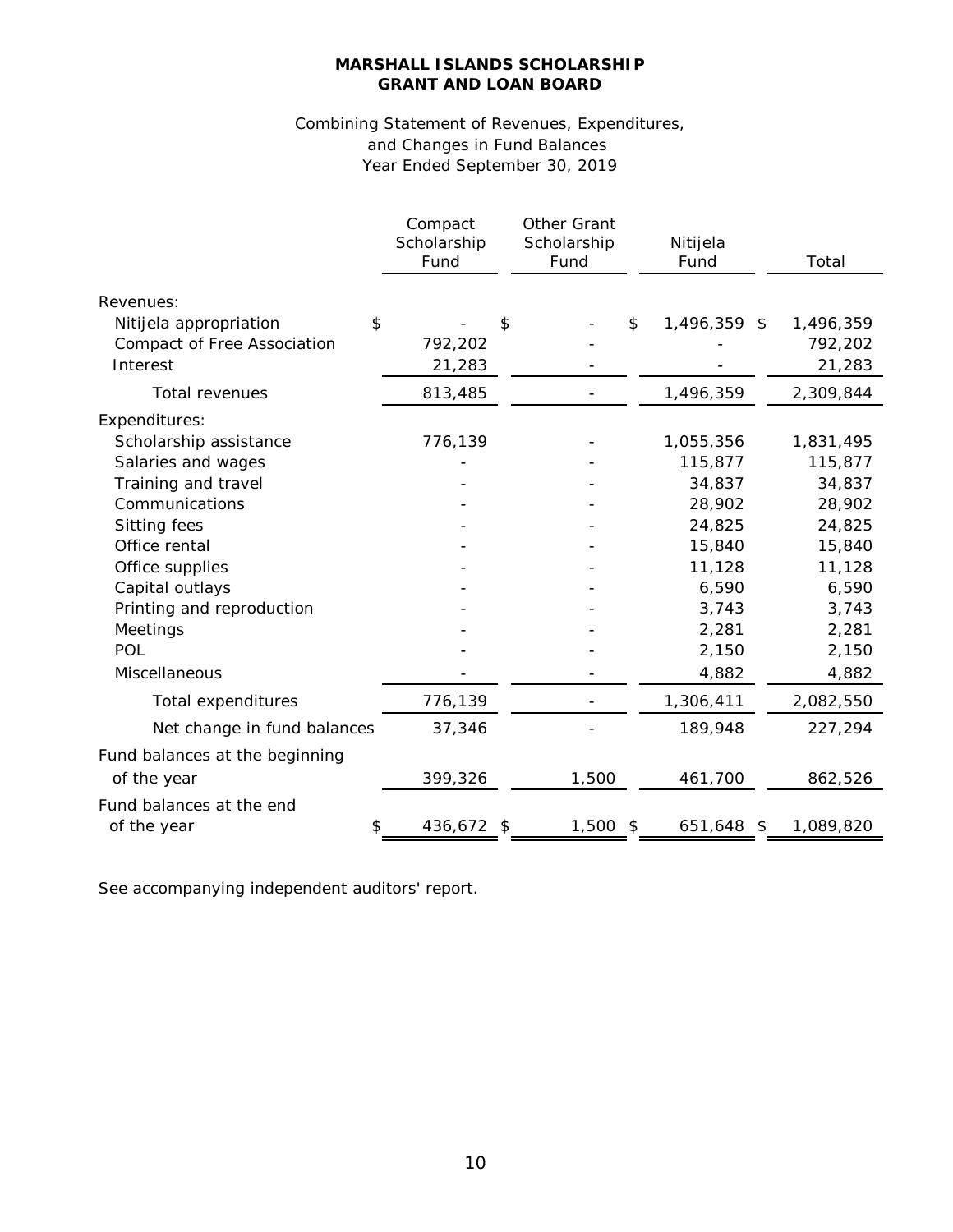

Deloitte & Touche LLP 361 South Marine Corps Drive Tamuning, GU 96913-3973 USA

Tel: +1 (671) 646-3884 Fax: +1 (671) 649-4265

www.deloitte.com

#### **INDEPENDENT AUDITORS' REPORT ON INTERNAL CONTROL OVER FINANCIAL REPORTING AND ON COMPLIANCE AND OTHER MATTERS BASED ON AN AUDIT OF FINANCIAL STATEMENTS PERFORMED IN ACCORDANCE WITH**  *GOVERNMENT AUDITING STANDARDS*

Chairman Marshall Islands Scholarship Grant and Loan Board:

We have audited, in accordance with the auditing standards generally accepted in the United States of America and the standards applicable to financial audits contained in *Government Auditing Standards* issued by the Comptroller General of the United States, the financial statements of the Marshall Islands Scholarship Grant and Loan Board (MISGLB), which comprise the balance sheet as of September 30, 2019, and the related statements of revenues, expenditures, and changes in fund balance for the year then ended, and the related notes to the financial statements, and have issued our report thereon dated May 21, 2020.

#### **Internal Control Over Financial Reporting**

In planning and performing our audit of the financial statements, we considered MISGLB's internal control over financial reporting (internal control) to determine the audit procedures that are appropriate in the circumstances for the purpose of expressing our opinion on the financial statements, but not for the purpose of expressing an opinion on the effectiveness of MISGLB's internal control. Accordingly, we do not express an opinion on the effectiveness of MISGLB's internal control.

A *deficiency in internal control* exists when the design or operation of a control does not allow management or employees, in the normal course of performing their assigned functions, to prevent, or detect and correct, misstatements on a timely basis. A *material weakness* is a deficiency, or a combination of deficiencies, in internal control, such that there is a reasonable possibility that a material misstatement of the entity's financial statements will not be prevented, or detected and corrected on a timely basis.

Our consideration of internal control was for the limited purpose described in the first paragraph of this section and was not designed to identify all deficiencies in internal control that might be material weaknesses or significant deficiencies. Given these limitations, during our audit we did not identify any deficiencies in internal control that we consider to be material weaknesses. However, material weaknesses may exist that have not been identified.

#### **Compliance and Other Matters**

As part of obtaining reasonable assurance about whether MISGLB's financial statements are free from material misstatement, we performed tests of its compliance with certain provisions of laws, regulations, contracts, and grant agreements, noncompliance with which could have a direct and material effect on the determination of financial statement amounts. However, providing an opinion on compliance with those provisions was not an objective of our audit, and accordingly, we do not express such an opinion. The results of our tests disclosed instances of noncompliance or other matters that are required to be reported under *Government Auditing Standards* and which are described in the accompanying Schedule of Findings and Questioned Costs as item 2019-001.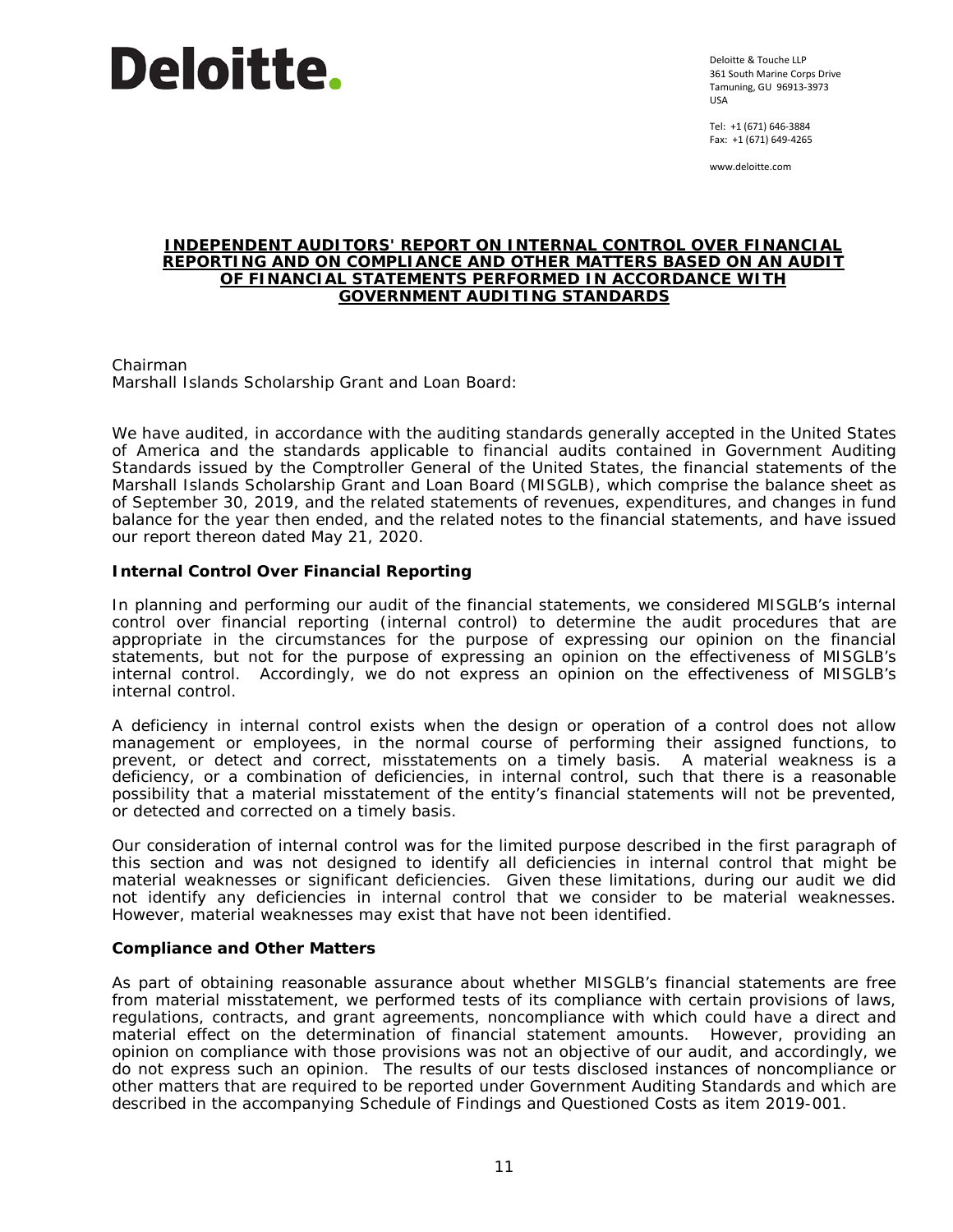# **Deloitte.**

# **MISGLB's Responses to Findings**

MISGLB's responses to the findings identified in our audit are described in the accompanying Correction Action Plan. MISGLB's responses were not subjected to the auditing procedures applied in the audit of the financial statements and, accordingly, we express no opinion on them.

# **Purpose of this Report**

The purpose of this report is solely to describe the scope of our testing of internal control and compliance and the result of that testing, and not to provide an opinion on the effectiveness of the entity's internal control or on compliance. This report is an integral part of an audit performed in accordance with *Government Auditing Standards* in considering the entity's internal control and compliance. Accordingly, this communication is not suitable for any other purpose.

Lack

May 21, 2020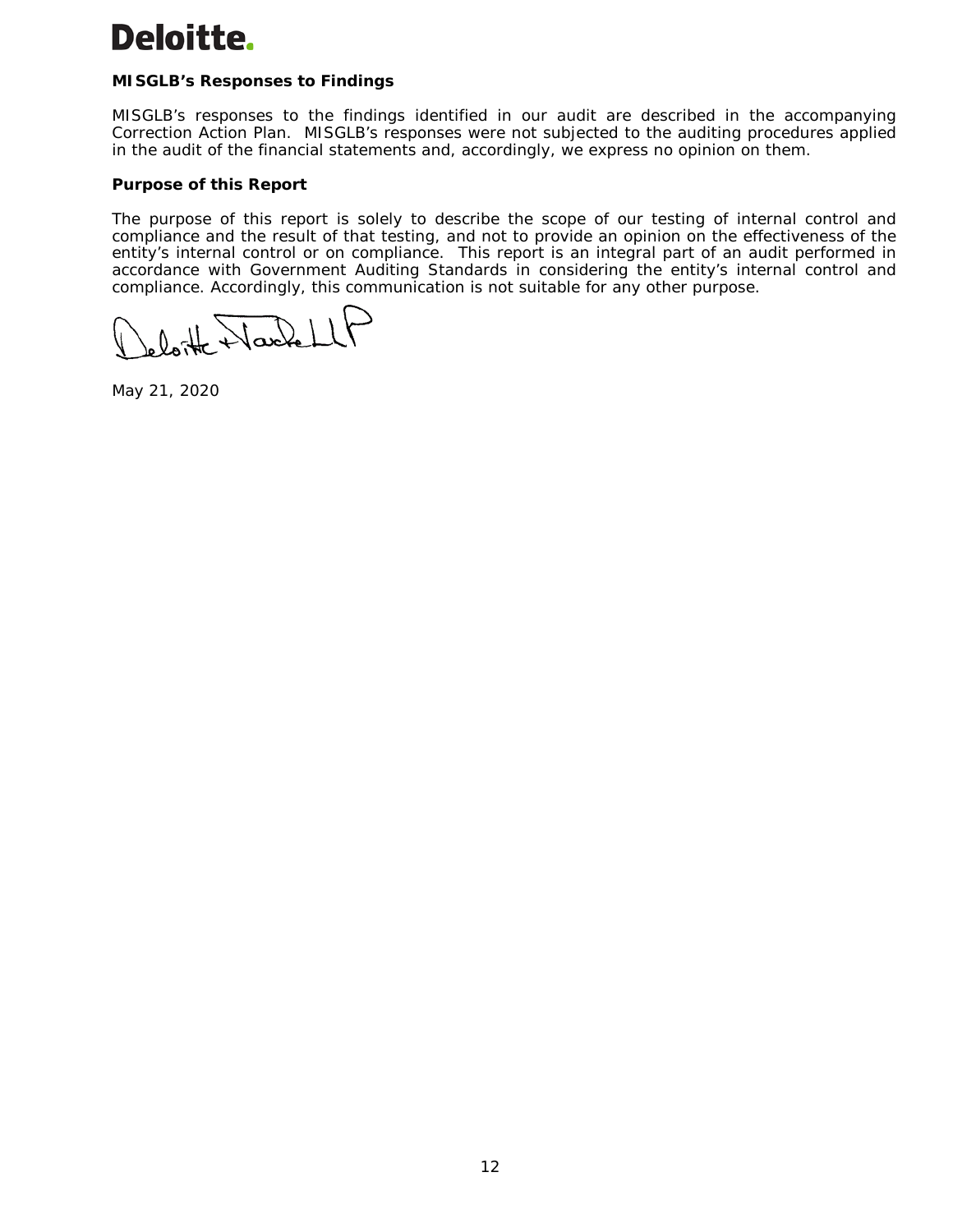

Deloitte & Touche LLP 361 South Marine Corps Drive Tamuning, GU 96913-3973 USA

Tel: +1 (671) 646-3884 Fax: +1 (671) 649-4265

www.deloitte.com

#### **INDEPENDENT AUDITORS' REPORT ON COMPLIANCE FOR EACH MAJOR FEDERAL PROGRAM; REPORT ON INTERNAL CONTROL OVER COMPLIANCE; AND REPORT ON SCHEDULE OF EXPENDITURES OF FEDERAL AWARDS REQUIRED BY THE UNIFORM GUIDANCE**

Chairman Marshall Islands Scholarship Grant and Loan Board:

#### **Report on Compliance for the Sole Major Federal Program**

We have audited the Marshall Islands Scholarship Grant and Loan Board's (MISGLB) compliance with the types of compliance requirements described in the *OMB Compliance Supplement* that could have a direct and material effect on MISGLB's sole major federal program for the year ended September 30, 2019. MISGLB's sole major federal program is identified in the summary of auditor's results section of the accompanying Schedule of Findings and Questioned Costs.

#### *Management's Responsibility*

Management is responsible for compliance with federal statutes, regulations, and the terms and conditions of its federal awards applicable to its federal programs.

#### *Auditor's Responsibility*

Our responsibility is to express an opinion on compliance for MISGLB's sole major federal program based on our audit of the types of compliance requirements referred to above. We conducted our audit of compliance in accordance with auditing standards generally accepted in the United States of America; the standards applicable to financial audits contained in *Government Auditing Standards*, issued by the Comptroller General of the United States; the audit requirements of Title 2 U.S *Code of Federal Regulations* Part 200, *Uniform Administrative Requirements, Cost Principles, and Audit Requirements for Federal Awards* (Uniform Guidance). Those standards and the Uniform Guidance require that we plan and perform the audit to obtain reasonable assurance about whether noncompliance with the types of compliance requirements referred to above that could have a direct and material effect on a major federal program occurred. An audit includes examining, on a test basis, evidence about MISGLB's compliance with those requirements and performing such other procedures as we considered necessary in the circumstances.

We believe that our audit provides a reasonable basis for our opinion on compliance for the sole major federal program. However, our audit does not provide a legal determination of MISGLB's compliance.

#### *Opinion on the Sole Major Federal Program*

In our opinion, MISGLB complied, in all material respects, with the types of compliance requirements referred to above that could have a direct and material effect on the sole major federal program for the year ended September 30, 2019.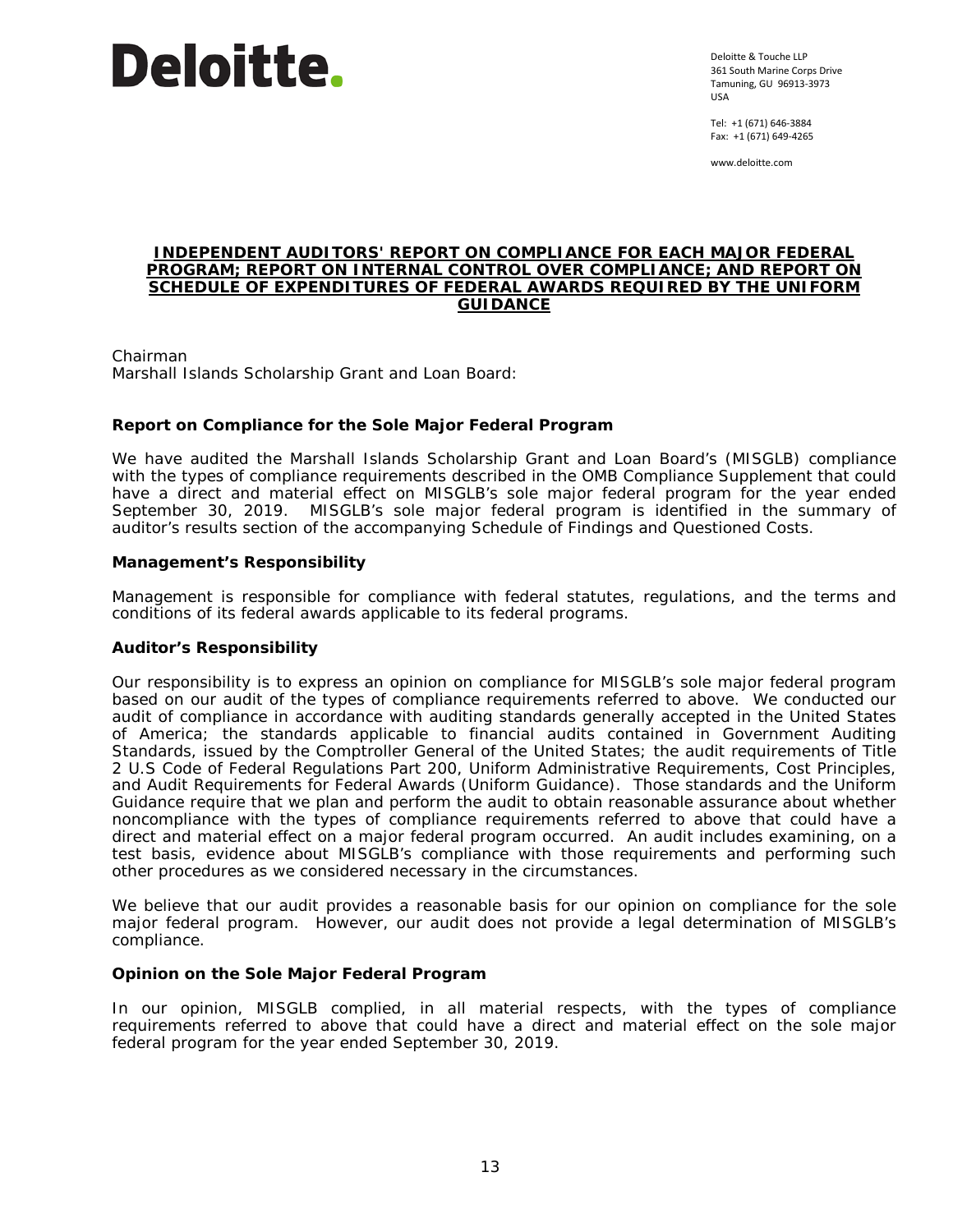# Deloitte.

# **Report on Internal Control Over Compliance**

Management of MISGLB is responsible for establishing and maintaining effective internal control over compliance with the types of compliance requirements referred to above. In planning and performing our audit of compliance, we considered MISGLB's internal control over compliance with the types of requirements that could have a direct and material effect on the sole major federal program to determine the auditing procedures that are appropriate in the circumstances for the purpose of expressing an opinion on compliance for the sole major federal program and to test and report on internal control over compliance in accordance with the Uniform Guidance, but not for the purpose of expressing an opinion on the effectiveness of internal control over compliance. Accordingly, we do not express an opinion on the effectiveness of MISGLB's internal control over compliance.

A *deficiency in internal control over compliance* exists when the design or operation of a control over compliance does not allow management or employees, in the normal course of performing their assigned functions, to prevent, or detect and correct, noncompliance with a type of compliance requirement of a federal program on a timely basis. A *material weakness in internal control over compliance* is a deficiency, or combination of deficiencies, in internal control over compliance, such that there is a reasonable possibility that material noncompliance with a type of compliance requirement of a federal program will not be prevented, or detected and corrected, on a timely basis.

Our consideration of internal control over compliance was for the limited purpose described in the first paragraph of this section and was not designed to identify all deficiencies in internal control over compliance that might be material weaknesses or significant deficiencies. We did not identify any deficiencies in internal control over compliance that we consider to be material weaknesses. However, material weaknesses may exist that have not been identified.

The purpose of this report on internal control over compliance is solely to describe the scope of our testing of internal control over compliance and the results of that testing based on the requirements of the Uniform Guidance. Accordingly, this report is not suitable for any other purpose.

#### **Report on Schedule of Expenditures of Federal Awards Required by the Uniform Guidance**

We have audited the financial statements of MISGLB as of and for the year ended September 30, 2019, and have issued our report thereon dated May 21, 2020, which contained an unmodified opinion on those financial statements. Our audit was conducted for the purpose of forming an opinion on the financial statements as a whole. The accompanying schedule of expenditures of federal awards is presented for purposes of additional analysis as required by the Uniform Guidance and is not a required part of the financial statements. Such information is the responsibility of management and was derived from and relates directly to the underlying accounting and other records used to prepare the financial statements. The information has been subjected to the auditing procedures applied in the audit of the financial statements and certain additional procedures, including comparing and reconciling such information directly to the underlying accounting and other records used to prepare the financial statements or to the financial statements themselves, and other additional procedures in accordance with auditing standards generally accepted in the United States of America. In our opinion, the schedule of expenditure of federal awards is fairly stated in all material respects in relation to the financial statements as a whole.

loite Harlell

May 21, 2020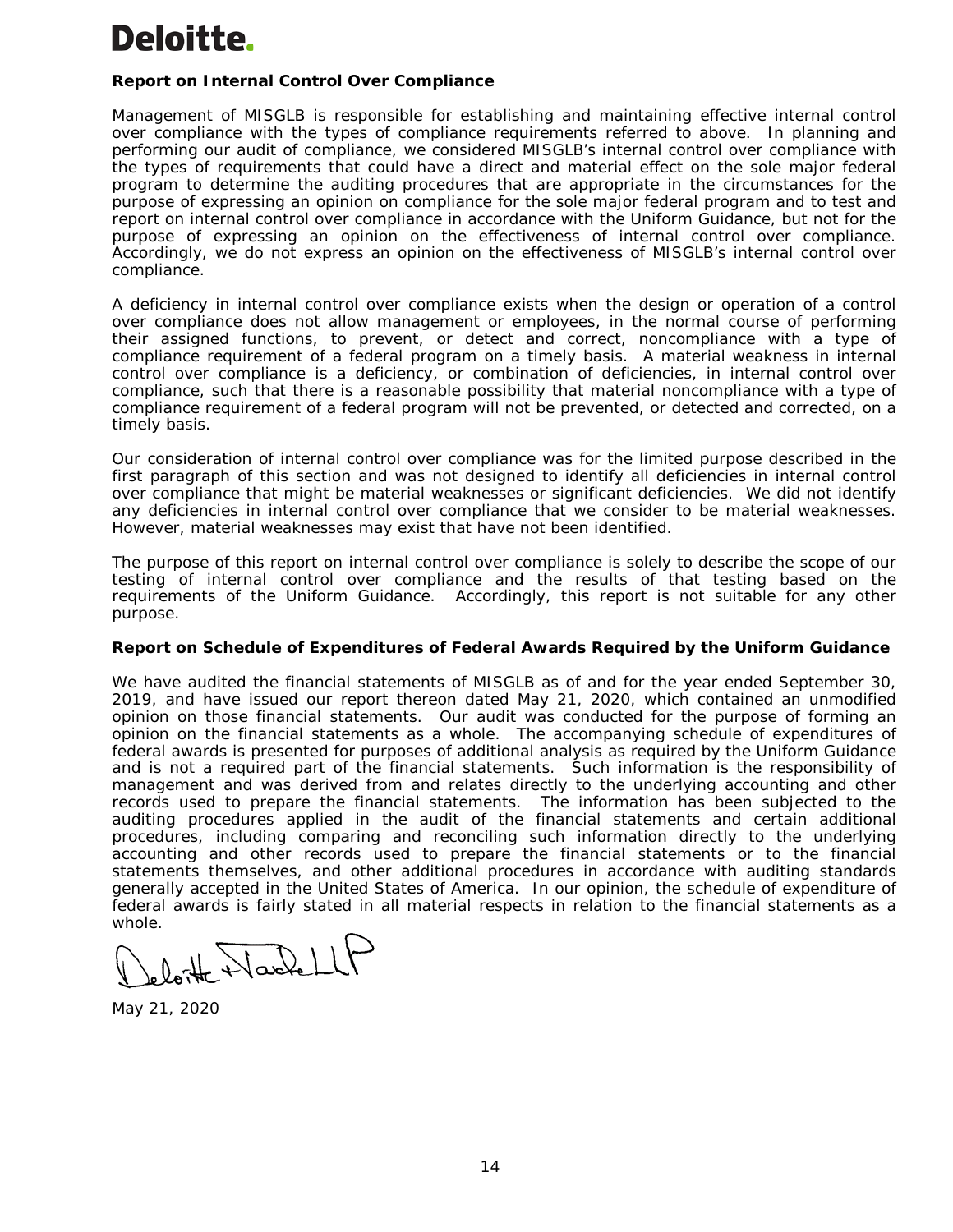Schedule of Expenditures of Federal Awards Year Ended September 30, 2019

|                                                                                                                                                           | Fund<br><b>Balance</b><br>Beginning<br>of Year | Federal<br><b>Funds</b><br><b>Received</b> | Other<br><b>Funds</b><br><b>Received</b> | Funds<br>Expended | Fund<br><b>Balance</b><br>End<br>of Year |
|-----------------------------------------------------------------------------------------------------------------------------------------------------------|------------------------------------------------|--------------------------------------------|------------------------------------------|-------------------|------------------------------------------|
| Funds passed through the Republic<br>of the Marshall Islands:                                                                                             |                                                |                                            |                                          |                   |                                          |
| U.S. Department of the Interior<br>CFDA #15.875                                                                                                           |                                                |                                            |                                          |                   |                                          |
| Economic, Social and Political<br>Development of the Territories:<br>Compact of Free<br>Association, As Amended,<br>Sector Grants:<br>Section $211(a)(1)$ |                                                |                                            |                                          |                   |                                          |
| <b>Education Sector</b><br>Section $211(b)(1)$                                                                                                            |                                                | $$410,367$ $$592,202$                      | \$21,283                                 | \$590,789         | \$433,063                                |
| Kwajalein Special Needs                                                                                                                                   | (11, 041)                                      | 200,000                                    |                                          | 185,350           | 3,609                                    |
|                                                                                                                                                           | \$399,326                                      | \$792,202                                  | \$21,283                                 | \$ 776,139        | \$436,672                                |

See accompanying notes to schedule of expenditures of federal awards.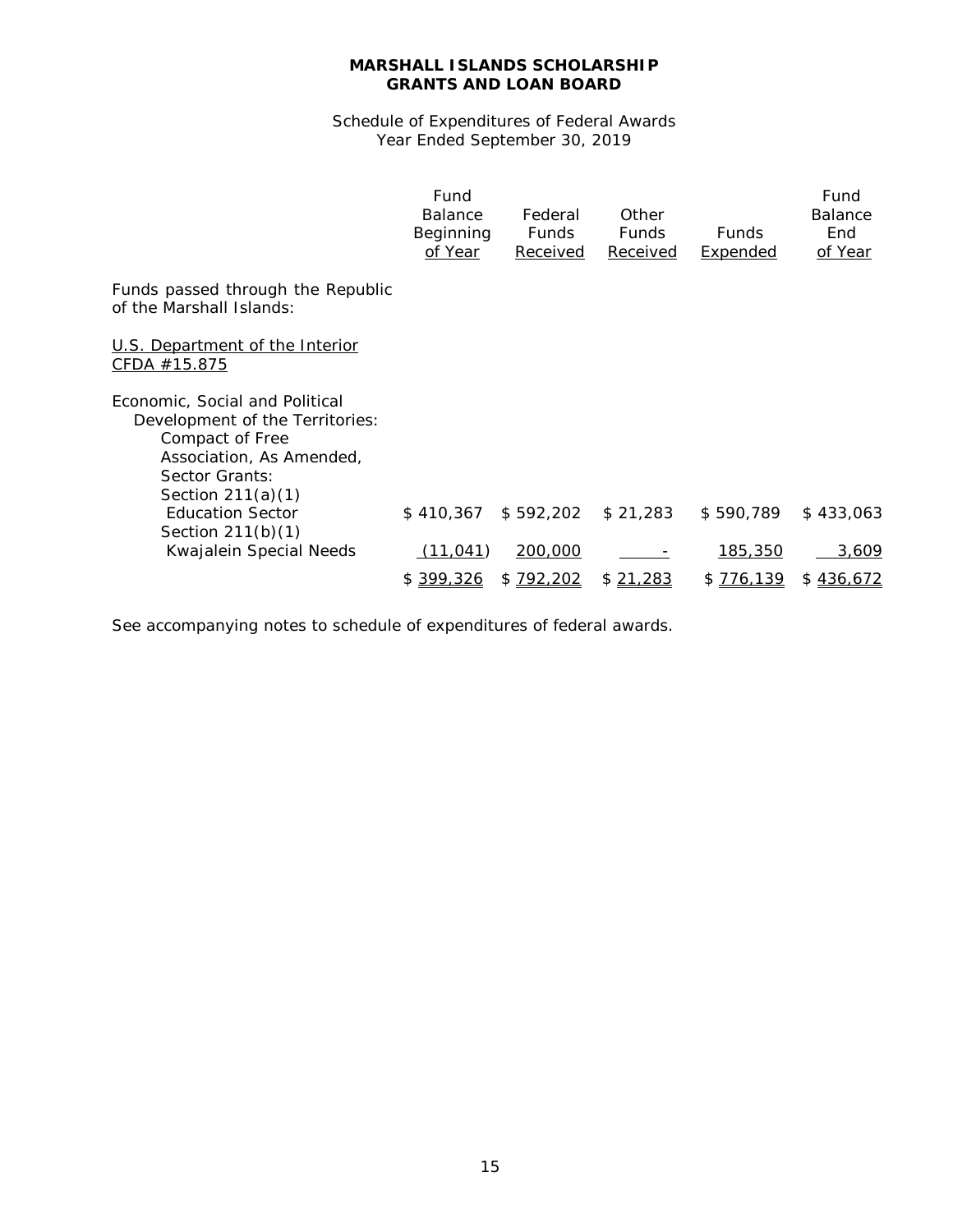Notes to Schedule of Expenditures of Federal Awards Year Ended September 30, 2019

#### (1) Organization and Compact of Free Association

The Marshall Islands Scholarship Grant and Loan Board (MISGLB) is a subrecipient of funds received through Sections 211(a) and 211(b) of the Compact of Free Association, As Amended (the Compact), from the Republic of the Marshall Islands (RepMar). These funds are provided to support the post-secondary education of citizens of the Marshall Islands attending accredited post-secondary institutions.

#### (2) Summary of Significant Accounting Policies

#### Basis of Presentation

The accompanying Schedule of Expenditures of Federal Awards (the Schedule) includes the federal grant activity of MISGLB under a program of the federal government for the year ended September 30, 2019 and is presented on the modified accrual basis of accounting. The information in this Schedule is presented in accordance with the requirements of Title 2 U.S. *Code of Federal Regulations* Part 200, *Uniform Administrative Requirements, Cost Principles, and Audit Requirements for Federal Awards* (Uniform Guidance). Because the Schedule presents only a selected portion of the operations of MISGLB, it is not intended to and does not present the financial position, changes in net position, or cash flows of MISGLB.

#### Indirect Cost Rate

MISGLB has not elected to use the 10% de minimis cost rate.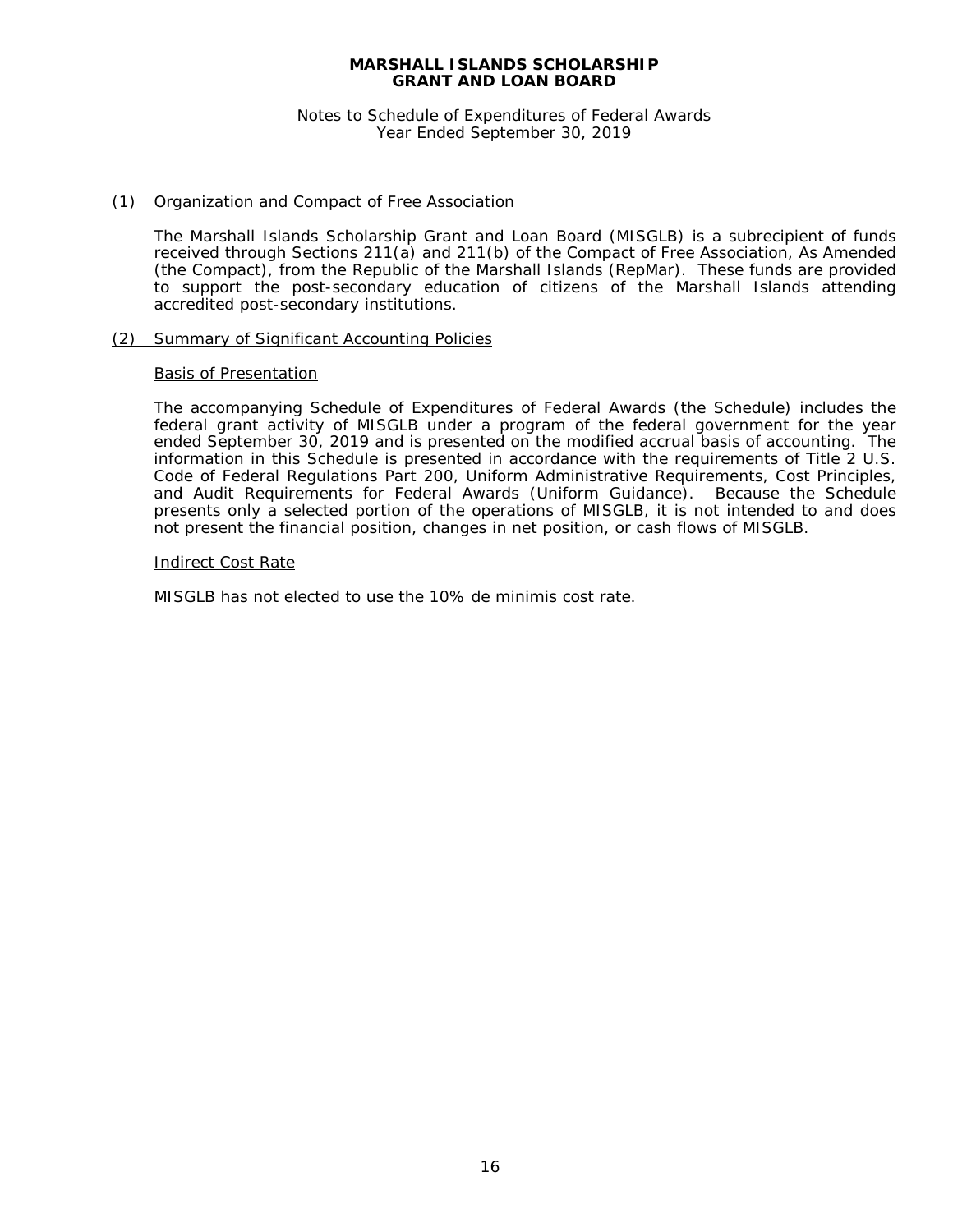Schedule of Findings and Questioned Costs Year Ended September 30, 2019

# **A. SUMMARY OF AUDITORS' RESULTS**

#### *Financial Statements*

| 1. | Type of report the auditors issued on whether the financial<br>statements audited were prepared in accordance with GAAP:<br>Unmodified |                                                                                                                                       |               |  |  |  |
|----|----------------------------------------------------------------------------------------------------------------------------------------|---------------------------------------------------------------------------------------------------------------------------------------|---------------|--|--|--|
|    | Internal control over financial reporting:                                                                                             |                                                                                                                                       |               |  |  |  |
|    | 2. Material weakness(es) identified?                                                                                                   | No                                                                                                                                    |               |  |  |  |
| 3. | Significant deficiency(ies) identified?                                                                                                |                                                                                                                                       | None reported |  |  |  |
|    |                                                                                                                                        | 4. Noncompliance material to financial statements noted?                                                                              | Yes           |  |  |  |
|    | <b>Federal Awards</b>                                                                                                                  |                                                                                                                                       |               |  |  |  |
|    | Internal control over major federal programs:                                                                                          |                                                                                                                                       |               |  |  |  |
|    | 5. Material weakness(es) identified?                                                                                                   |                                                                                                                                       | No            |  |  |  |
| 6. | Significant deficiency(ies) identified?                                                                                                |                                                                                                                                       | None reported |  |  |  |
| 7. |                                                                                                                                        | Type of auditors' report issued on compliance for major federal programs                                                              | Unmodified    |  |  |  |
|    | 8. Any audit findings disclosed that are required to be reported in<br>accordance with 2 CFR 200.516(a)?<br>No                         |                                                                                                                                       |               |  |  |  |
|    | 9. Identification of the sole major federal program:                                                                                   |                                                                                                                                       |               |  |  |  |
|    | <b>CFDA Numbers</b>                                                                                                                    | Name of Federal Program or Cluster                                                                                                    |               |  |  |  |
|    | 15.875                                                                                                                                 | Economic, Social and Political Development<br>of the Territories:<br>Compact of Free Association, as amended,<br><b>Sector Grants</b> |               |  |  |  |
|    |                                                                                                                                        | 10. Dollar threshold used to distinguish between Type A and Type B Programs:                                                          | \$750,000     |  |  |  |
|    | 11. Auditee qualified as low-risk auditee?                                                                                             |                                                                                                                                       | No            |  |  |  |
| В. | <b>FINANCIAL STATEMENTS FINDINGS</b>                                                                                                   |                                                                                                                                       |               |  |  |  |
|    | Reference<br>Number                                                                                                                    | <b>Findings</b>                                                                                                                       |               |  |  |  |
|    | 2019-001 Local Noncompliance                                                                                                           |                                                                                                                                       |               |  |  |  |
|    |                                                                                                                                        |                                                                                                                                       |               |  |  |  |

# **C. FEDERAL AWARD FINDINGS AND QUESTIONED COSTS**

None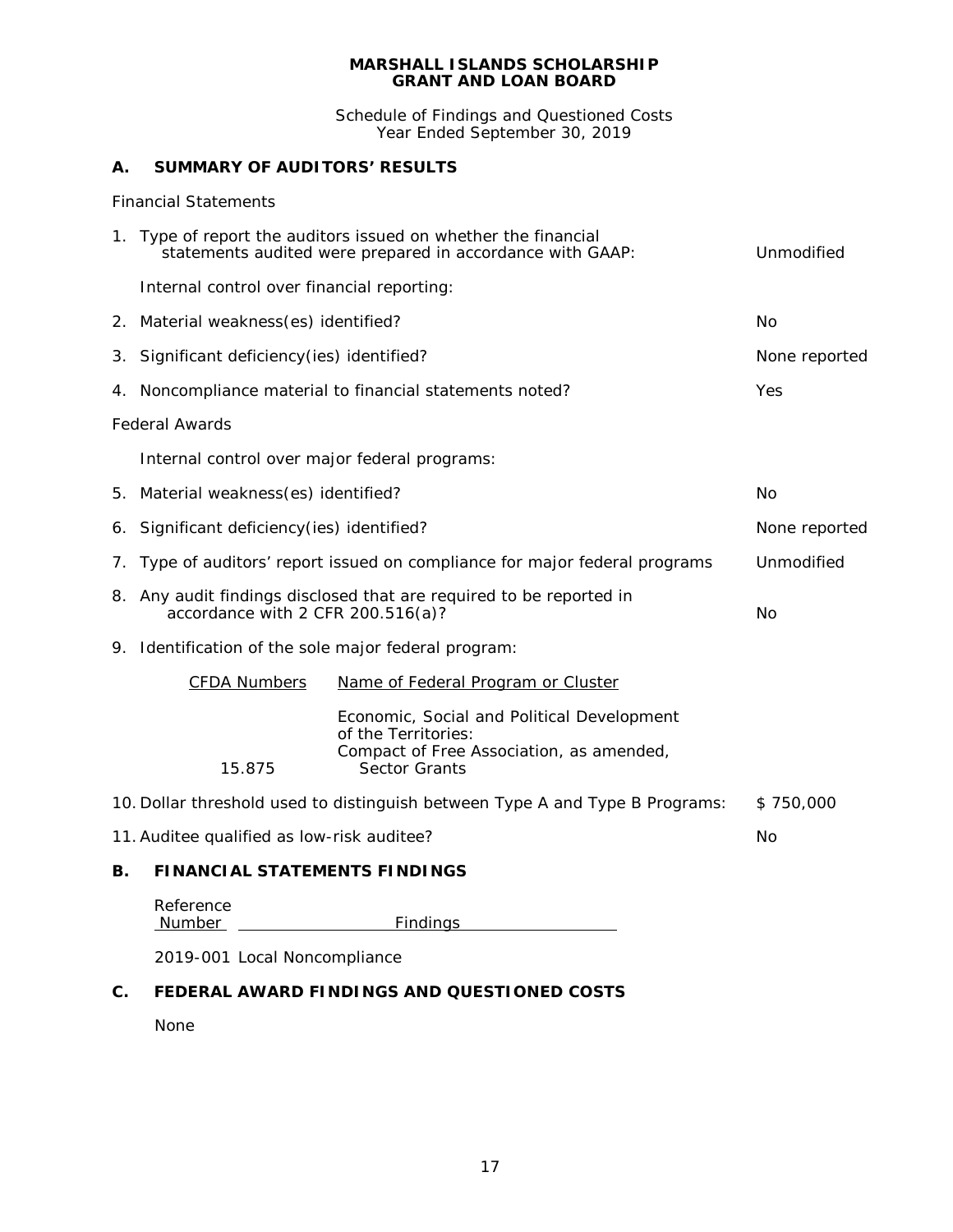Schedule of Findings and Questioned Costs, Continued Year Ended September 30, 2019

#### Local Noncompliance

#### Finding No. 2019-001

Criteria: Section 6(e) of the Scholarship Assistance of 1979 (the Act), as amended, requires MISGLB to ensure timely repayment of scholarship assistance loans. MISGLB policies and procedures require the repayment of student loans within one year of completion or cessation of studies. Furthermore, Section 7(h) of the Act authorizes MISGLB to convert scholarship assistance loans to grants.

Condition: During the year ended September 30, 2019, MISGLB converted \$113,563 of loans to grants as recipients met conversion criteria. Additionally, as of September 30, 2019, MISGLB recorded outstanding loans receivable of \$17,967,812. Due to the lack of collection of these loans, a corresponding allowance for uncollectable loans has been recorded.

Cause: The cause of the above condition is lack of enforcement of MISGLB policies and procedures requiring the repayment of scholarship assistance loans.

Effect: The effect of the above condition is the lack of loan repayments and a possibility that converted loans may not be complete.

Recommendation: We recommend that MISGLB enforce established policies and procedures requiring the repayment of scholarship assistance loans.

Prior Year Status: The lack of loan repayments and the possibility that converted loans may not be complete was reported as a finding in the Single Audits of MISGLB for fiscal years 1997 through 2018.

Views of Auditee and Planned Corrective Actions: MISGLB agrees with the finding and describes corrective action in the Corrective Action Plan.